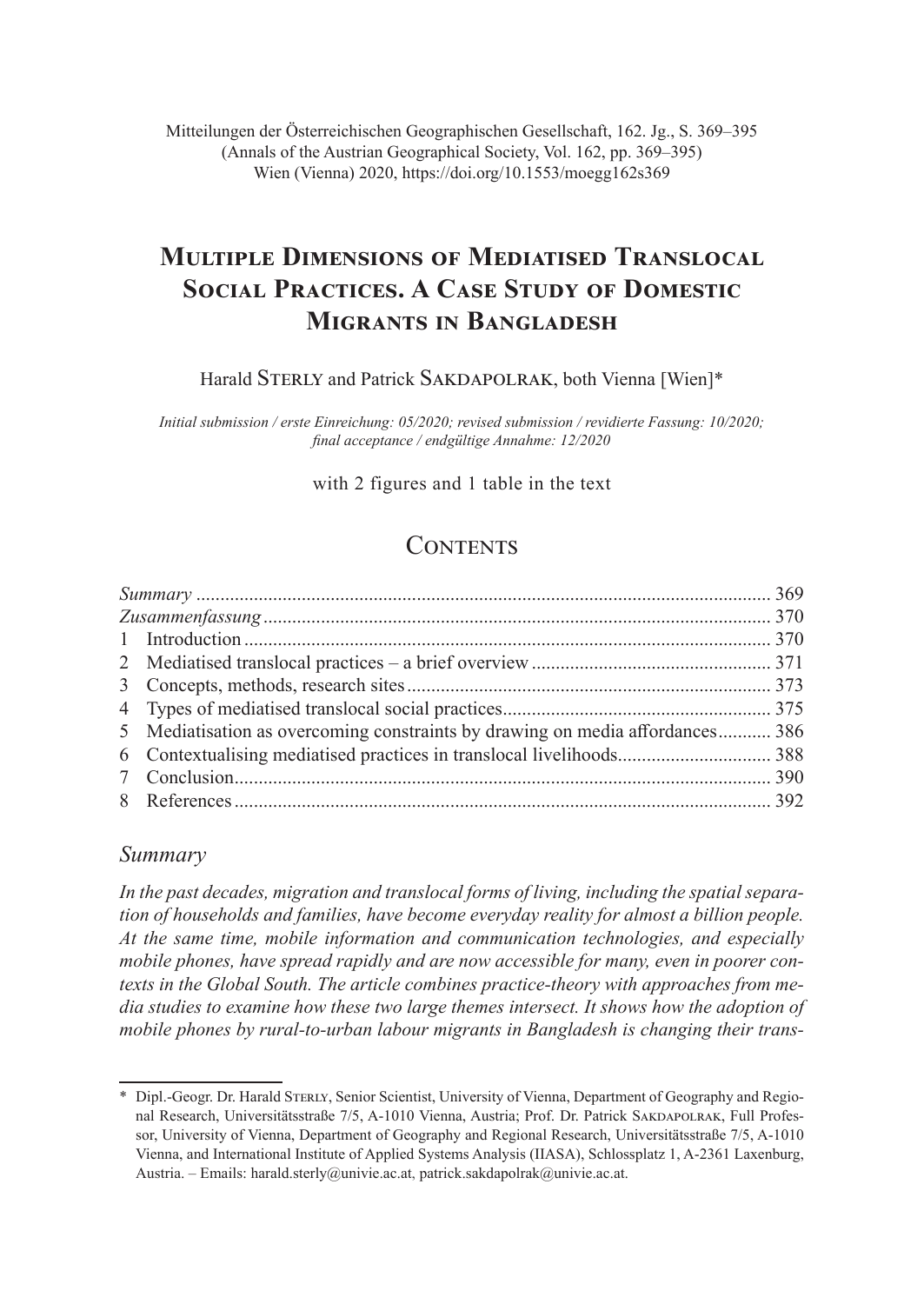*local social practices, discusses key reasons for these changes, and their implications for translocal livelihoods and lives.*

*Keywords: Translocality, migration, mediatisation, mobile phone, social practices, Global South, Bangladesh*

## *Zusammenfassung*

## Multiple Dimensionen mediatisierter translokaler sozialer Praktiken. Eine Fallstudie über Binnenmigranten in Bangladesch

*Migration und translokale Lebensformen, einschließlich der räumlichen Trennung von Haushalten und Familien, sind in den vergangenen Jahrzehnten für fast eine Milliarde Menschen alltägliche Realität geworden. Gleichzeitig haben sich mobile Informationsund Kommunikationstechnologien, insbesondere Mobiltelefone, rasch verbreitet und sind heute für viele Menschen auch in ärmeren Kontexten im Globalen Süden zugänglich. Der Artikel verbindet Praxis-Theorie mit medienwissenschaftlichen Ansätzen, um zu untersuchen, wie sich diese beiden großen Themen überschneiden. Wir zeigen, wie die Einführung von Mobiltelefonen durch Arbeitsmigranten vom Land in die Stadt in Bangladesch deren translokale soziale Praktiken verändert und diskutieren die Hauptgründe für diese Veränderungen sowie ihre Auswirkungen auf die translokalen Lebensgrundlagen.*

*Schlagwörter: Translokalität, Migration, Mediatisierung, Mobiltelefon, soziale Praktiken, Globaler Süden, Bangladesch*

## **1 Introduction**

While there is a considerable body of research on the mediatisation of various social practices of *international* migrants, especially from the Global South in the Global North (for example MADIANOU and MILLER 2011; CHIB et al. 2014 on mobile phone parenting of Filipina overseas workers; or Siegel and Fransen 2013; Nyanhete 2017 on international remittances), there is much less research on these processes at the scale of *domestic* migration in the Global South (with some exceptions, for example on the role of information and communication technologies for migrant family life in China, e.g. Lam 2013). This is surprising because of two reasons: on the one hand, for many millions of domestic labour migrants and their families, who outnumber international migrants by far, the instant and distant connectivity that mobile phones afford, can be considered a game changer for their daily lives and wellbeing. And on the other hand, mobile communication technology has become affordable and widespread (with an average penetration rate of 108 percent globally, and 104 percent in developing countries in 2019; cf. ITU 2020). Thus, also less wealthy and educated groups have access to and are using mobile phones and increasingly, but still to a lesser extent, also broadband and internet.

This article addresses the intersections between mediatisation and translocality (Greiner and Sakdapolrak 2013) and contributes to the literature on mediatised translocal prac-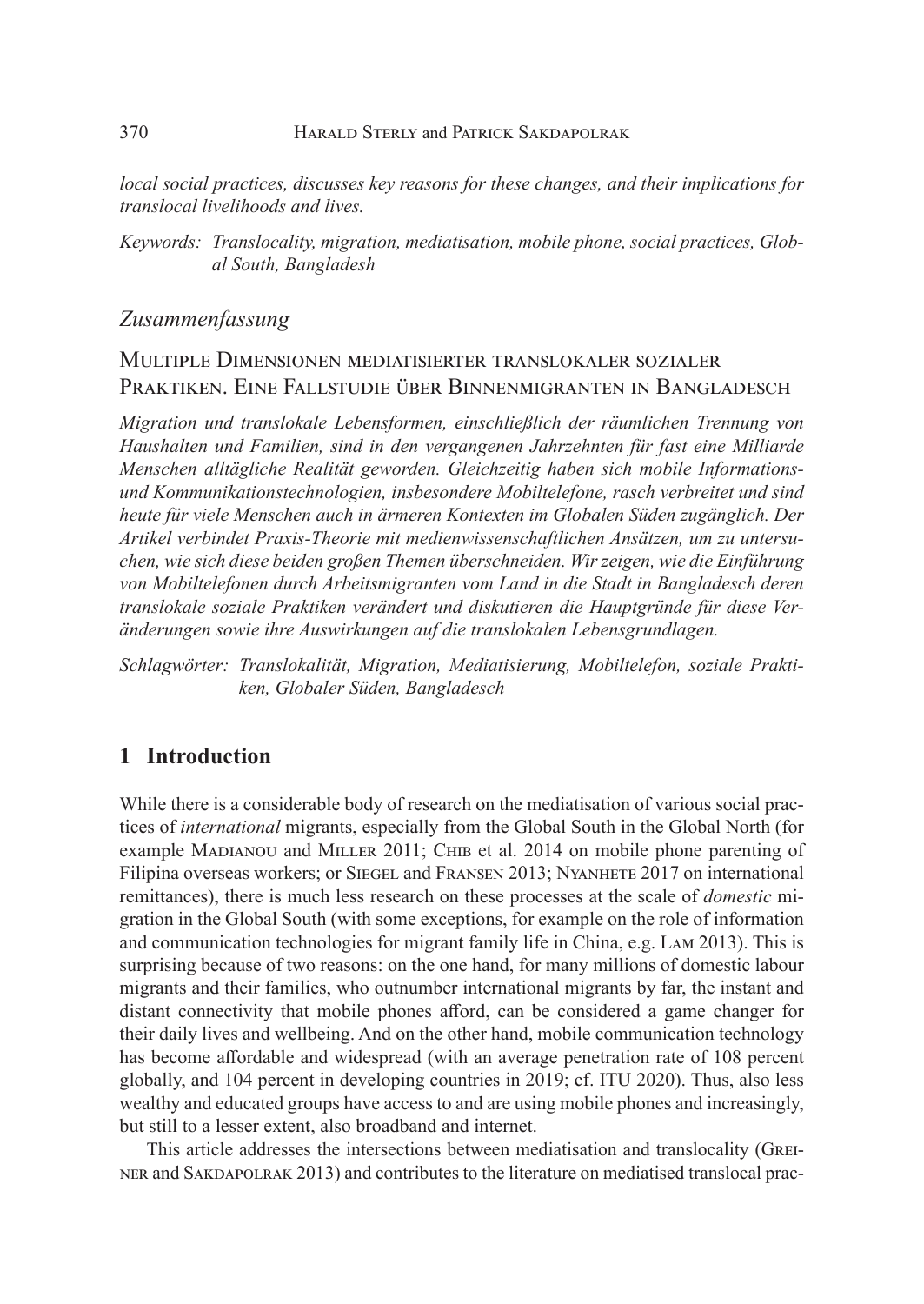tices. We follow Couldray and Hepp (2013) in their definition of *mediatisation* as processes of interrelated changes of media and communication on the one hand, and culture and society on the other; they distinguish two strands of research within mediatisation research, one institutional-systemic, and one more social-constructivist – of which we see ourselves in the latter. Our main objective here is to show how mobile phone usage facilitates and at the same time changes translocal practices between domestic migrants and those left behind. The article adopts a social practice approach and focuses on mundane everyday practices and strategies. It is based on multi-sited empirical research, carried out over a period of six months in total, between 2011 and 2013, in two villages in Northern Bangladesh and in Dhaka. Although there has been further and stark increase in the proliferation of mobile phones, the mechanisms how and why the uptake of mobile phones lead to specific changes in translocal practices can be explored and explicated well with these data.

The mediatised translocal practices of domestic migrants will be exemplified for the case of Bangladesh, where – like in many other countries – migration as well as the mediatisation of communication are two processes that are important for millions of peoples' lives, as almost 10 percent of the population are domestic migrants (13.5 million out of 143 million inhabitants 2010; BBS 2015). Most of these migrants originate in what can be characterised as poor rural contexts, and have as destinations the urban centres, pursuing income opportunities in formal and informal employment and economic activities. Migrants and their households at the places of origin remain highly connected, both socially and economically, and this creates a dense network of translocal social constellations between places and people. But Bangladesh has also seen a tremendous rise in access to mobile communication: Although not being closed altogether, the digital gap, for at least basic voice and text message connectivity, has decreased significantly especially between 2000 and 2015 (from 0.22 subscriptions per 100 inhabitants to 84.1; ITU 2020). Thus, for millions of migrants and their family members at places of origin, a dramatic change of connectivity has occurred in a relatively short time.

In the following section, we will first provide a brief overview on the research on mobile communication and mediatisation of translocal practices that the article is embedded in. The following section highlights the key concepts and the methodology used in the research process, as well as a short description of the research sites. In section 5, the empirics part, we systematise essential mobile phone usage practices in the translocal domain, and in the following parts, we interpret the mediatisation of these practices and what that means for the translocal lives of migrants.

#### **2 Mediatised translocal practices – a brief overview**

There is a substantial research and literature body on information and communication technologies (ICT) and mobile phone usage of migrants, with a variety of disciplinary backgrounds. Interestingly, although the topic is relevant for Geography, there are only few contributions from Geographers here. In the following, we will cover two aspects: the mobile phone usage of migrants in general, and the role of mobile communication for translocal lifeworlds.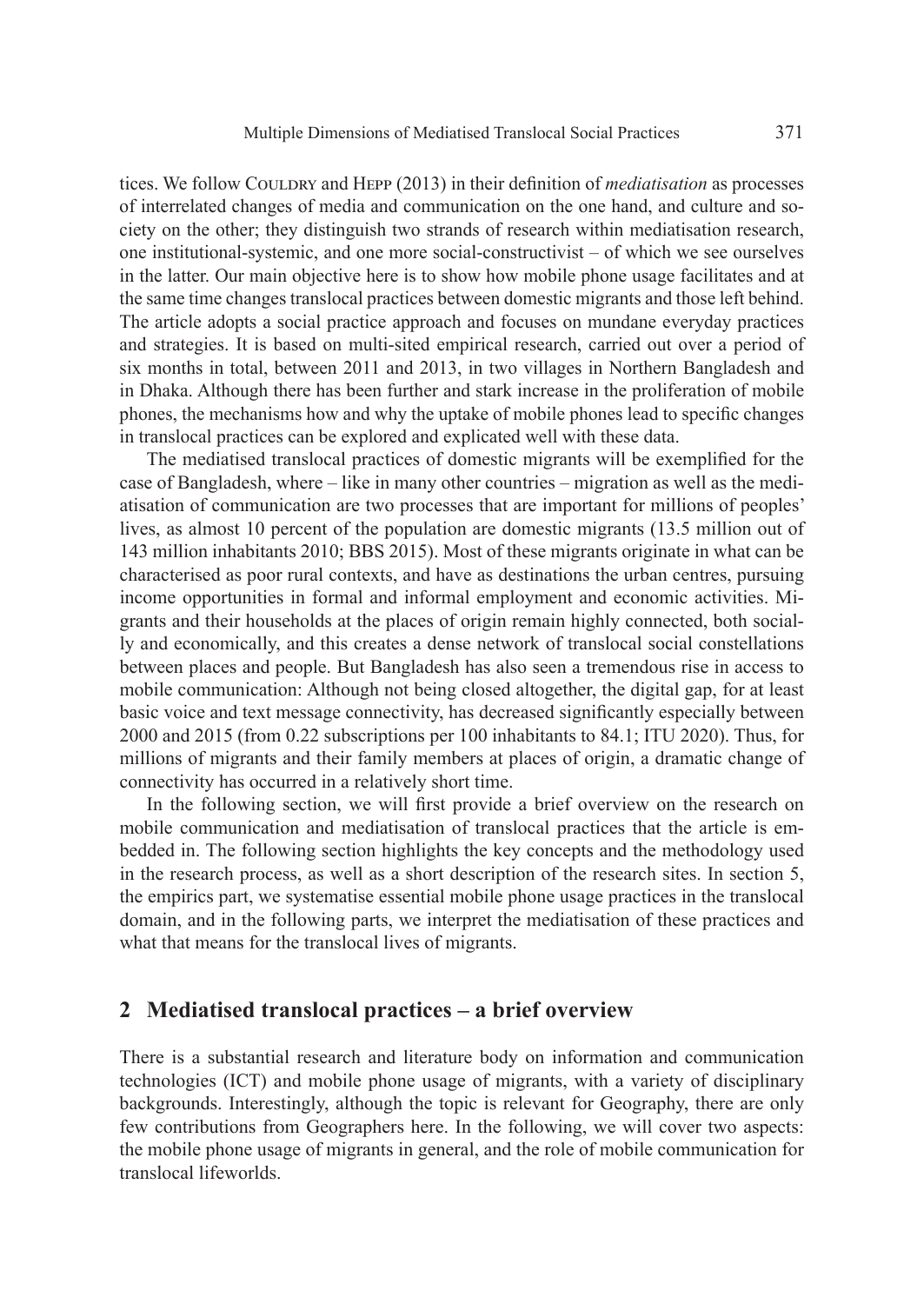Literature on mobile phone usage by migrants *in general* includes a range of topics, among them: the role of mobile phone usage for the integration and acculturation of migrants at places of destination (e.g. COLES-KEMP et al. 2018; GORDANO PEILE and ROS Híjar 2016; Johnson 2013); the role of mobile phones and ICT for migrants to facilitate and navigate their daily lives at places of destination (e.g. HARNEY 2013; KAUFMANN 2018); migrants' mobile phone appropriation and adoption (e.g. ARICAT et al. 2015; DE BRUIJN et al. 2010); the usage of mobile communication by migrants for self-organisation and political activism (e.g. Peng and Choi 2013; Qiu 2014), as well as the diaspora organisation at places of destination (e.g. Lopez 2017; Barber 2008).

For our focus in this article more important, there is also a growing body of literature which addresses the importance of mobile communication for *translocal and transnational* connectivity, exchange and practices (VERTOVEC 2009). These include for example the role of ICT and mobile communication for migration decision making, and for managing the process of migration: Kirwin and Anderson (2018) and Frouws and Brenner (2019) for example find that West African migrants to Europe use social networks and ICT to carefully plan their migration routes. Boas (2020) shows how rural dwellers of coastal Bangladesh use mobile communication to stabilise translocal networks and thus facilitate domestic mobility as a disaster response strategy. A specific type of research deals with refugees and how they use mobile communication, for example to organise their trajectories and journeys (SCHAUB 2012 on mobile phone use by migrants crossing the Sahara desert; ZIJLSTRA and VAN LIEMPT 2017 on the role of mobile technology for decision making on destinations, routes and for financing the journey of irregular migrants; or Dekker et al. 2018 on the role of social media for destination decision making by Syrian asylum seekers).

As remittance sending is one of the most important translocal practices (RATHA 2003), it is not surprising that there is also research on the effects of mobile communication on various aspects: on the changing expectations of remittances (for example Tazanu 2015 on increasing pressure on Cameroonian migrants in Germany to remit), on the volume, frequency, and diversity of remittance flows (see Alampay and Moshi 2018 for a comprehensive review on that) and of course the role of mobile banking (e.g. KIKULWE et al. 2014 on the effects of mobile money transfers on livelihoods in Kenya and Sekabira and Qaim 2017 in Uganda; Kusimba et al. 2016 and Ojong 2016 on the relation between mobile transfers and social networks in Kenya and Cameroon, respectively).

Another important research field covers the role of mobile communication for the management of migrants' family affairs and relations (e.g. Ahlin 2020 on frequent calling as enacting good care within transnational Indian families; Cuban 2014 on joint and distant learning practices in transnational families; Madianou 2016 on 'ambient co‐presence', the pervasive and constant digital connectedness of UK-Filipino families; or Porter et al. 2018 on how migrants and their families in Africa manage relational and emotional proximity). A subset of this topos deals specifically with remote or mobile parenting, with a notable cluster of literature on international (women) migrants from the Philippines and how they employ ICT to maintain their motherhood at a distance (e.g. Cabanes and ACEDERA 2012; MADIANOU 2012; CHIB et al. 2014), and on similar issues among domestic migrants in China (Liu and Leung 2017; To 2018).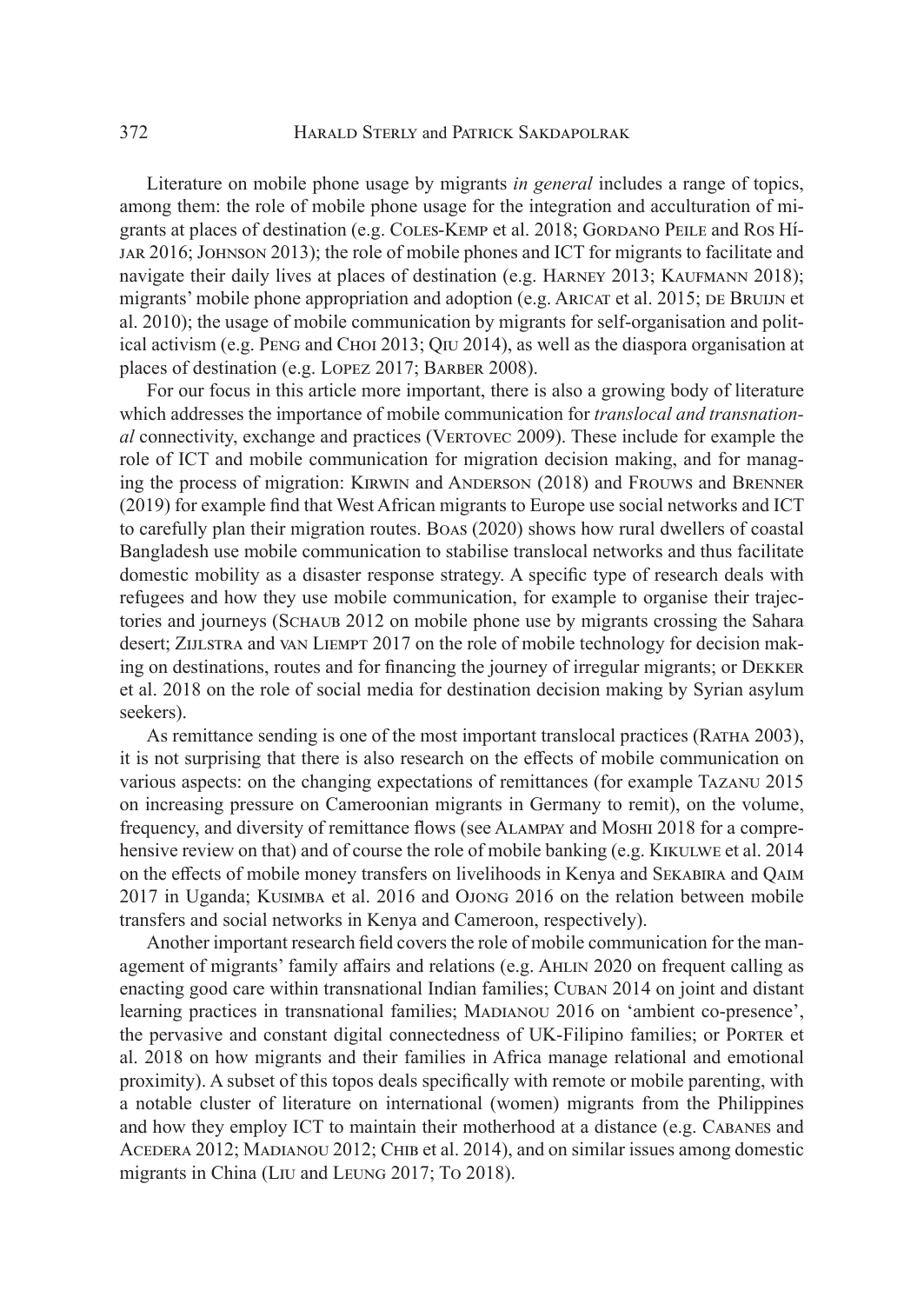Thus, while there is considerable scholarly work on mediatised practices of migrants in general, there is less so on the mediatisation of specifically *translocal practices*, and the literature on that seems rather focused on single specific aspects, such as remittances, family relations or parenting. What is less present is a more encompassing perspective that captures the diversity of interactions, transactions and mobilities that characterise translocal practices and everyday life. This paper aims at taking such a wider look at the range of translocal practices that are relevant for the lives of rural-to-urban migrants in Bangladesh. Although translocal practices of international and domestic migrants do not differ *necessarily* to a large extent, the mediatised translocal practices of domestic migrants receive far less attention, thus we see an important contribution here.

#### **3 Concepts, methods, research sites**

In the following, we will introduce the key concepts and theoretical embedding, the general research approach, and the employed methods, and briefly describe the research sites in Bangladesh.

#### *Concepts*

The key concepts used in this study are social practices, translocality, affordances and constraints. Social practices are here understood as socially structured, routinised actions, including thinking and understanding, communicating, moving, using the body, objects and technology (see also Reckwitz 2002). We understand practices and structure as mutually co-constitutive and as dialectically intertwined: practices are conditioned – enabled, but also constrained – by structure (e.g. norms, understandings, positionalities, resources), and structure is being (re-)produced and changed over time through practices and action (GIDDENS 1984; BORK-HÜFFER et al. 2016).

Translocality denotes the connection of people and places through structures and practices across distances, linking both mobile (migrants) and non-mobile (families of migrants in their home location) populations (Brickell and Datta 2011). It is along such translocal relations, grounded in imaginations and aspirations, attachments and notions of belonging, that translocal flows of people, finances, knowledge and goods are built and maintained. Livelihoods comprise the capabilities, the social and material resources, and the activities (practices and strategies) necessary for a means of living (Chambers and Conway 1992). Translocal livelihoods are then, at least to a certain extent, relying on translocal exchange relations and practices. They are building on the mutual support of household parts at places of origin and destination in everyday life, and, through spatial and sectoral diversification, also in situations of crisis and localised resource shortfalls (Sakdapolrak et al. 2016).

The concept of affordances in its original version (Gibson 1979) refers to the properties of objects of offering possibilities for action: a table, for example, with its normal height, offers the possibility to humans of placing something on it. In communication studies, the concept was further developed and refers to properties of the *relationship* between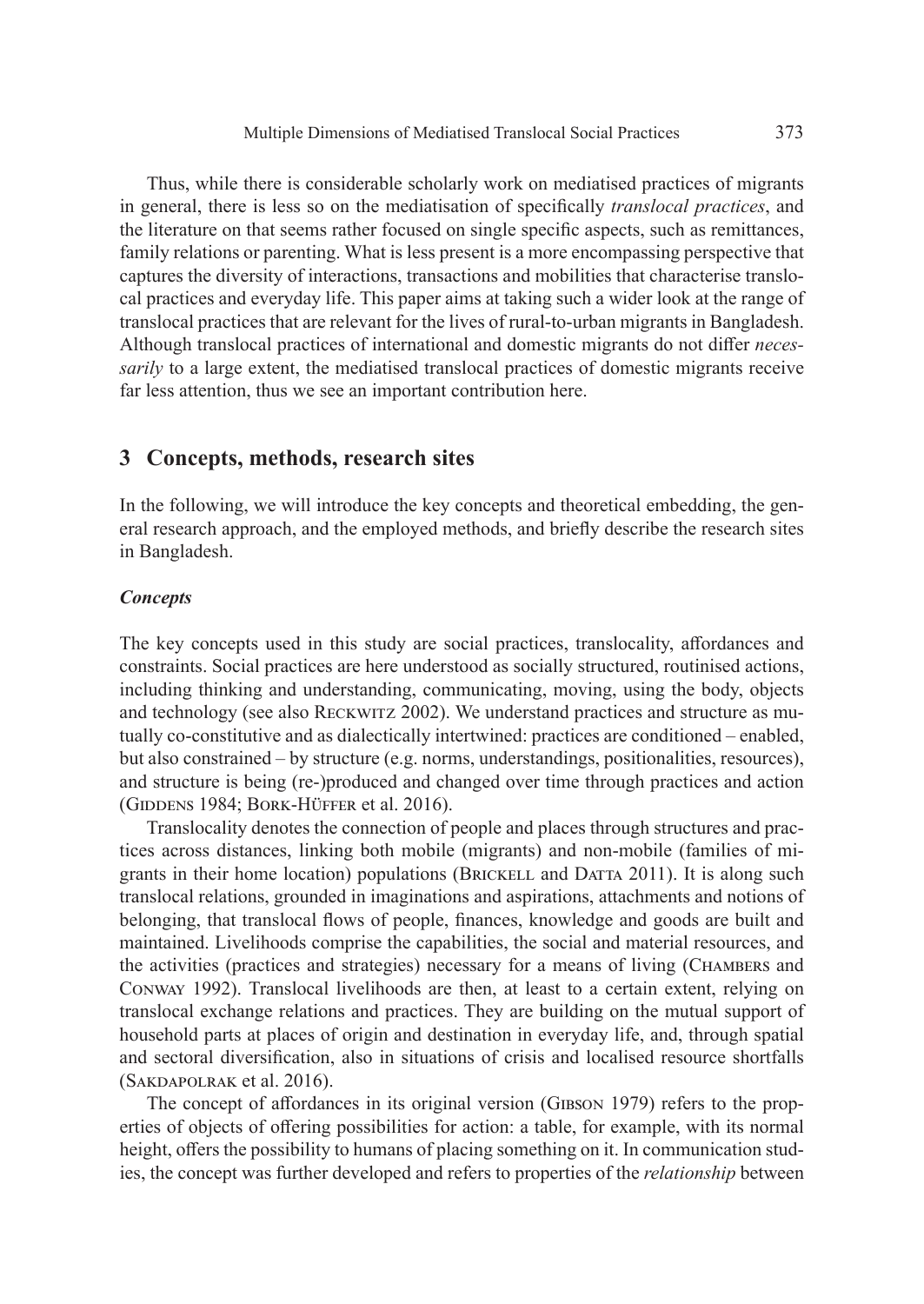humans and technology. These properties thus do neither result from inherent (technical or material) properties of technology, nor from the cultural construction of technology alone, but are emergent properties that arise from the interaction between technology and users (HUTCHBY 2001). As such, affordances are both the product of the application and usage of technology, and at the same time they condition its usage, and are thus a conditioning frame for how users perceive and use technology. A classic example in the field of mobile communication is the use of the backlit screen as a source of light, or that for poorer people mobile phones also represent a kind of investment, which can be sold in a situation of financial distress, in order to be able to make urgent expenditures.

In the context of this study, we draw upon SCHROCK's (2015) typology of communication affordances of mobile media, and on Wellman's (2001) differentiation of communicative situations (door-to-door, place-to-place, person-to-person) and distinguish three types of communicative affordances of mobile phones: first *translocality and synchronicity*, referring to the ability to communicate over distances and without temporal delay; although not unique to mobile phones, we include it with a focus on synchronicity here, because for most of the persons interviewed, the mobile phone was and is the first means of mediated communication. Second, *individuality*, denoting the ability to communicate from person-to-person, and with the possibility to identify the calling and the called person individually. Third, and most defining for mobile communication, *portability*, referring to the ability to carry the phone on the body and to communicate from any given place, and, linked through space-time-trajectories, also at any given time, even while mobile and moving.

From this perspective, humans do use mobile phones, because this allows them to overcome *constraints* that they are subject to. GIDDENS (1984) differentiates between three types of constraints: i) *material constraints*, related to the corporeal nature of the human body and its limitations for communicating over distance, through walls and to the fact that we are bound to certain time-space trajectories; ii) *normative constraints*, in the form of the social norms, rules and expectations that regulate and limit action and practices in everyday life, for example the engagement in romantic relationships; iii) *structural constraints*, for example the inequalities in resource allocation, power imbalances or the underlying structural reasons for labour migration, such as rural poverty and industrial labour available in urban centres.

#### *Research design and applied methods*

In order to reduce an analytical bias that could result from simply applying "Western" concepts to non-western lifeworlds, the analytical procedure combined inductive and phenomenological with deductive and more theory-driven research phases and approaches. The first phase consisted of a literature research on the topic of mediatisation and translocal livelihoods, a first exploratory field visit, observations, informal talks and expert consultations, and the establishment of the research design. In the second phase, 70 semi-structured interviews, two focus group discussions as well as observations were conducted with rural-to-urban migrants in Dhaka, and with rural dwellers in two selected villages in the Northern province of Rangpur, applying a multi-sited, translocal research design (Marcus 1995). Interviews were conducted in Bangla language by the first author together with a translator. In the interviews, informants were, among others, asked to describe how they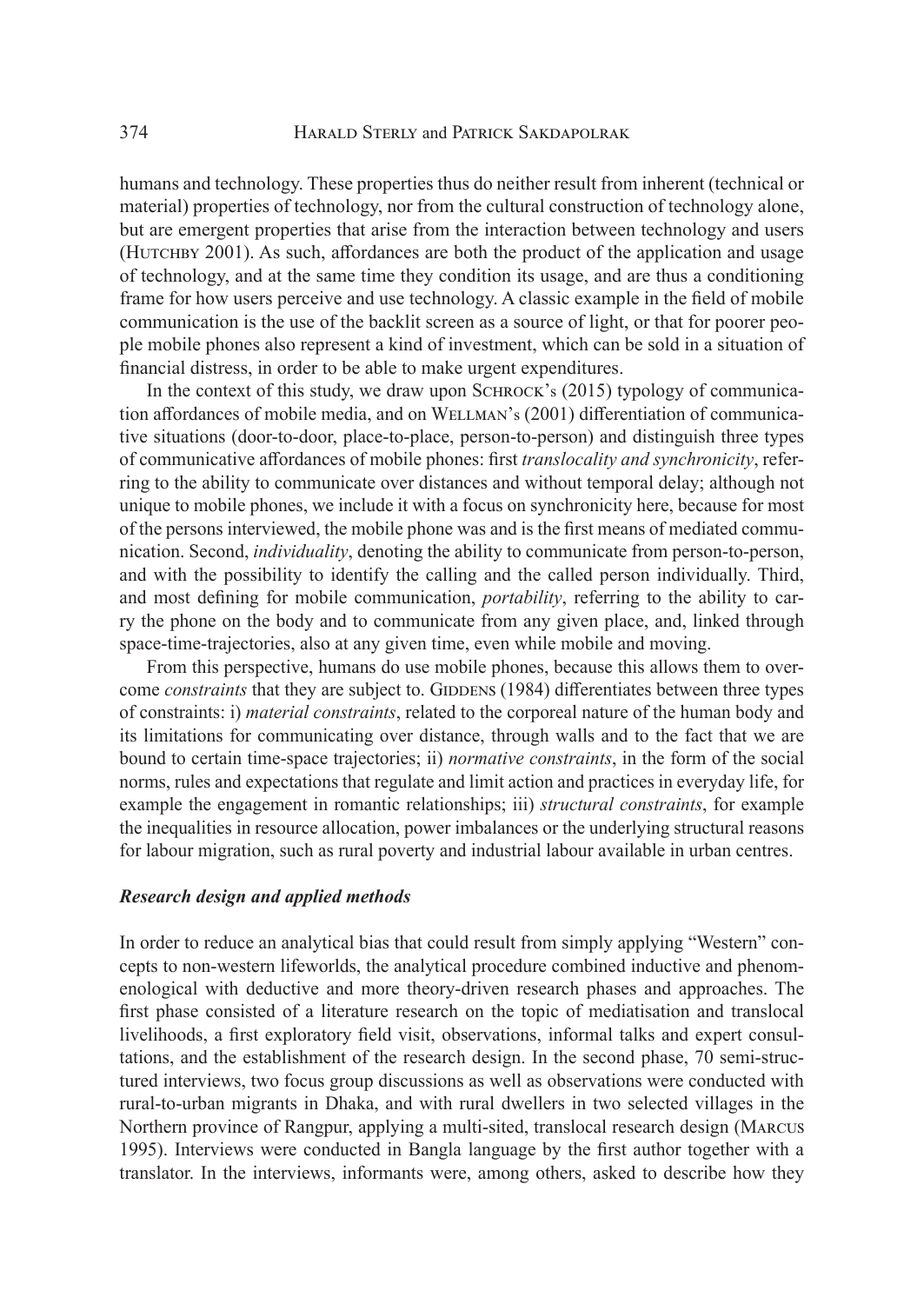used mobile phones and what these meant for their lives as migrants and as families at the places of origin. Interviews were recorded, transcribed and translated into English.

In the third phase, we inductively derived a typology of mobile phone usage practices from the interviews. For the delineation of the types, we followed the logic of GOFFMAN's (1986, p. 8) question characterising interactional situations: "[w]hat is it that's going on here?" Situations of mobile phone uses described in the interviews were thus clustered according to everyday interaction situations and contexts that are meaningful regarding the lifeworld of migrants and their rural household members. The typology was built up iteratively, adding new types until all interaction situations could be assigned to one of them and no new categories were necessary. This process involved close consultations with translators and experts in Bangladesh and resulted in eleven types of translocal mobile phone usage practices that are presented in the next section.

In the fourth phase, we analysed the interactional situations of these eleven types of practices with the framework of communicative affordances, constraints and translocal livelihoods. We thereby interpreted the mediatisation of translocal practices as a consequence of the way how migrants and their rural households draw on communicative affordances of mobile phones in order to overcome the various constraints that they face.

#### *Research sites*

Corresponding to the subject of the study, the research sites comprise both rural places of origin, as well as urban places of destination. For the rural sites, two villages in the District of Rangpur were selected. They are located approximately 300 km North of Dhaka, about 10 km East of the main road, corresponding to roughly 8–10 hours of travel time to Dhaka under normal traffic conditions. The distance from the villages to the nearest market town with some services and schools is about 2 km and 4 km, respectively, and the distance to the nearest larger town, Pirganj, with governmental services, banks and high schools is about 5 km. At the time of the field research one of the villages was connected to the electric grid, the other not; none of the interviewed households had access to tap water, but all relied on deep bore wells and filter systems instead. The most important livelihood source in the villages was small scale farming of paddy rice and vegetables, some cattle and chicken farming, and some small businesses (e.g. tea stalls). The majority of households surveyed were receiving remittances from migrants in urban areas or abroad.

In the region of Dhaka, migrants were visited at their places of residence and work, mostly informal settlements, in the Southwest and Northwest of the city, but also in industrial development areas northwest of Dhaka, in Savar and Ashulia. Most of the interviewed migrants were garment workers, rickshaw pullers, day labourers, construction workers, students and street food vendors.

### **4 Types of mediatised translocal social practices**

The iterative process of coding and delineating categories of mobile phone usage practices yielded eleven types of practices. These encompass only those practices with at least a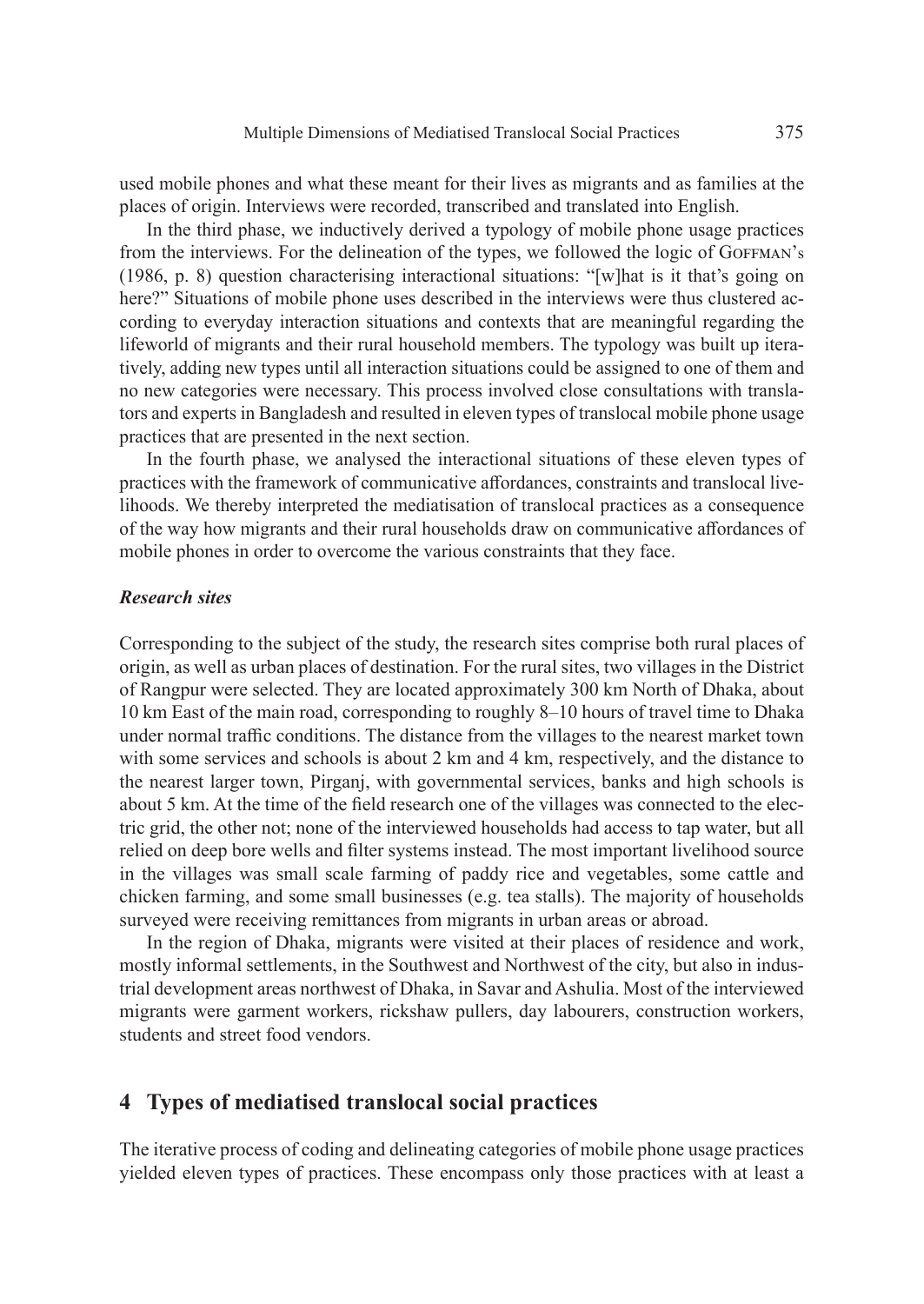

Source: Authors' own draft, based on interviews

Figure 1: Mediatised communication practices grouped and arranged along the three dimensions of livelihoods, social and emotional

certain degree of translocal character, i.e. involvement of people or places of rural origin and people or places in Dhaka. The degree to which this is the case is different: for the majority of categories, the translocal reference is explicit and strong, while others refer to both translocal as well as local (rural and/or urban) settings.

Putting these eleven types into the context of the everyday translocal lifeworlds of the interviewees, it is possible to group them into four broader categories (see also Figure 1): practices that are to a larger extent focused on sustaining or enhancing the translocal *livelihood* systems (remittances, business and remote management), practices that are mostly contributing to sustaining or managing *social relations* (chatroom, remote parenting, dateline – which is mixed here), practices that are geared mostly towards securing the *individual* or *emotional wellbeing* of the phone users (walkman, dateline, helpline), and practices that belong to a crosscutting or *background informational* category where specific or general information exchange is most relevant (micro-coordination, infoline, hotline).

#### *Remittances*

A central aspect of translocal connectedness in the Global South are the flows of financial remittances, which in Bangladesh as elsewhere form a significant part of migrant families'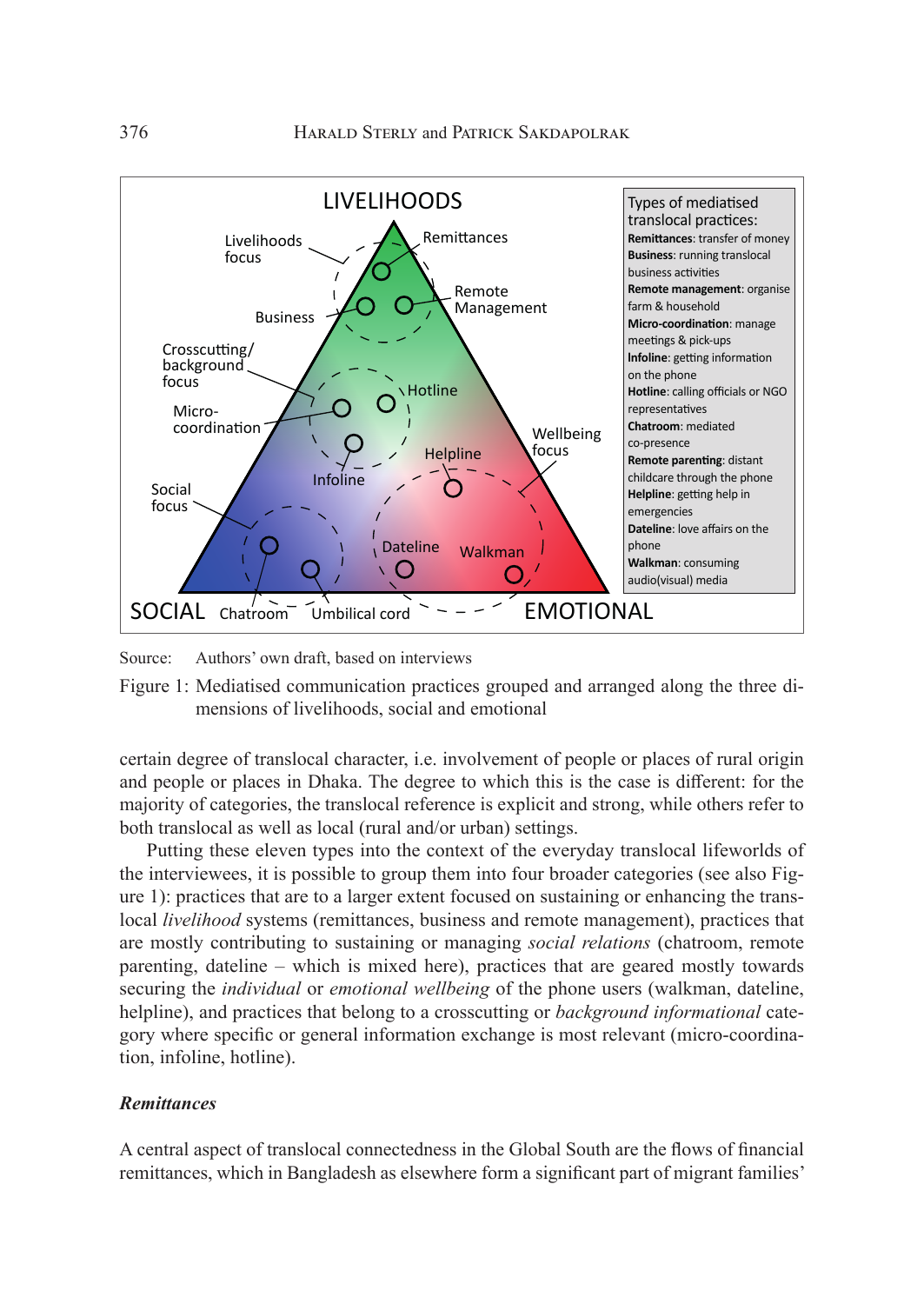livelihoods. Mobile communication is linked to remitting practices – sending and receiving – in three ways:

First, mobile communication allows swift expression of the financial needs. While remittances are often sent in a regular manner, there are also occasions when a sudden need for financial resources arises, for example when a family member falls sick, or a climate hazard impacts the rural livelihoods. Through mobile phones this information can be timely communicated. In some cases, (especially seasonal) migrants use the mobile phone to ask for advance payments by their urban employers, in order be able to afford the journey back to the city. Batu, a rickshaw puller who was interviewed in the village during a holiday he spent there visiting his family, explains:

Batu: *Suppose I need to go to back to Dhaka, and I need money for that. I ask: please send me 500 or 1,000 Taka.*  Interviewer: *You ask the* [rickshaw] *garage owner for it?* Batu: *Yes, and he will send it. […] He will send me 1.000 Taka and I have to pay him back doing the work.*

(Batu, rickshaw puller, interview in Rangpur, 14.11.2011)

Second, mobile communication enables the organisation of transfers regarding amount, timing, or mode. Robi, a rickshaw puller from Dhaka, gives an example for this. He and his brother are living in different cities, and they both support their parents in the village:

Robi: *One of my brothers stays in Cox's Bazar and has a flower shop. […] I can talk with him* [on the phone]*, and if I can't send enough money I tell him, brother, this month you send a bigger amount, and next month I will send extra, and you can send less then. If there would be no mobile phone, I had to inform him by letter – the letter goes, takes 12 days. After 12 days they will die in hunger.*

(Robi, rickshaw puller from Dhaka, interview 22.03.2011)

Although Robi might exaggerate a bit at the end, he clearly explicates the difference in temporal delay between letters and mobile communication. Many of the persons interviewed stated that mobile communication enables them to effectively organise and monitor the financial transfers, be it through official or informal courier services, via friends or trusted persons travelling to the village:

Ratan: *I call him* [the possible courier] *and ask him whether he will go home or not.*  If he goes home, I will meet him and send some money through him. I tell him to *wait for me half an hour or one hour, then I am bringing the money. Then he takes my money.*

(Ratan, rickshaw puller, interview in Dhaka, 24.03.2011)

Thirdly, migrants increasingly also use the mobile phone for directly transferring money. At the time of the interviews (2011–2013), only about half of the persons interviewed made use of mobile financial services (mobile banking) for remittances; this is likely to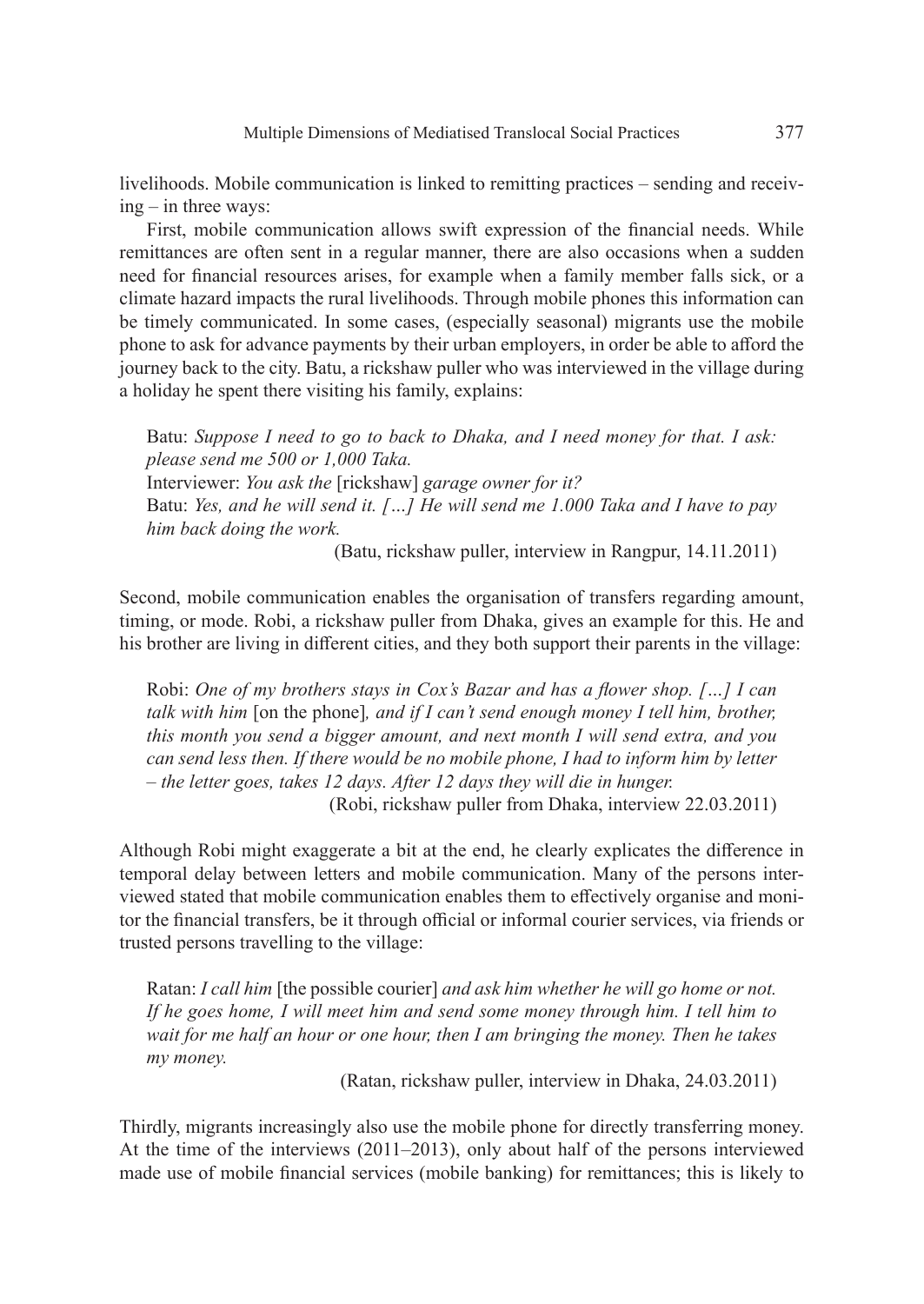have dramatically increased – as those interviewed who did so, highlighted the convenience and safety of the procedure, and as the system was comparably new in 2013, having just started in 2011. The number of agents who do the actual cash-in and cash-out transactions has risen from about 80,000 in 2013 to 980,000 in 2020, and the number of registered clients has jumped from about 400,000 to 80 Million in the same time (Bangladesh Bank 2020).

## *Business*

Some of the interviewed persons had own non-agriculture businesses (mostly trading, rickshaw garages), and most of them practiced small scale agriculture. Those in non-agricultural businesses emphasised the importance of the mobile phone for improving access to and reducing the cost of getting relevant information (e.g. prices), organising the procurement of goods, keeping contact to customers or organising assistance in problematic situations. For those involved in agriculture, the mobile phone provides access to market and price information, but also allows a once-established business at the place of origin to be remotely managed when being in Dhaka (see also chapter 4.3 Remote Management). One interview partner had started a lucrative business involving the trade of cattle fodder (straw) from his rural home to Dhaka during the time of Eid-ul-Azha, when hundreds of thousands of cows are brought to the city for ritual slaughter but have to be fed the days before the event. The cattle fodder business is based on kinship and friendship networks and to a large extent managed and organised through mobile communication.

Rezwan: *I observed that cows were searching for straw, then I went to buy straw. Then the straw which cost 2 Taka in our village [...] but I have to buy that* [in Dhaka] *for 15 Taka!* 

Interviewer: *Brother! Its too high.* 

Rezwan: *Then I thought that […] as I have people in the village […] I can try by calling through the mobile phone [...] I couldn't let Jamal sleep* [called him in the night] *[…] asked him to bring a truck load of straw* [from the village to Dhaka] *at any cost.*  Interviewer: *So, you were in Dhaka then?* 

Rezwan: *Huh, I was in Dhaka […] I called him on the phone at 12 am, 1 am, 3 am, I mean the full night I talked with him through the phone […] I told him to bring 10,000* [bunches of] *straw, and a sack of molasses.* 

(Rezwan, rickshaw puller in Dhaka, interview in Madarganj, 13.11.2011)

Also, the vending business needed to be carefully organised, as places along the streets are already occupied and there are informal or semi-illegal networks and hierarchies of influential people and gangs that control the informal economic activities. The interviewee – as an "ordinary" rickshaw puller – managed to organise and secure a sales place for his cattle fodder, through communication with important people on the phone:

Rezwan: *Then* (laugh) *[…] when I call […] they* [goons] *told me […] brother listen, I'll not ask you again […] forgive me for this time.*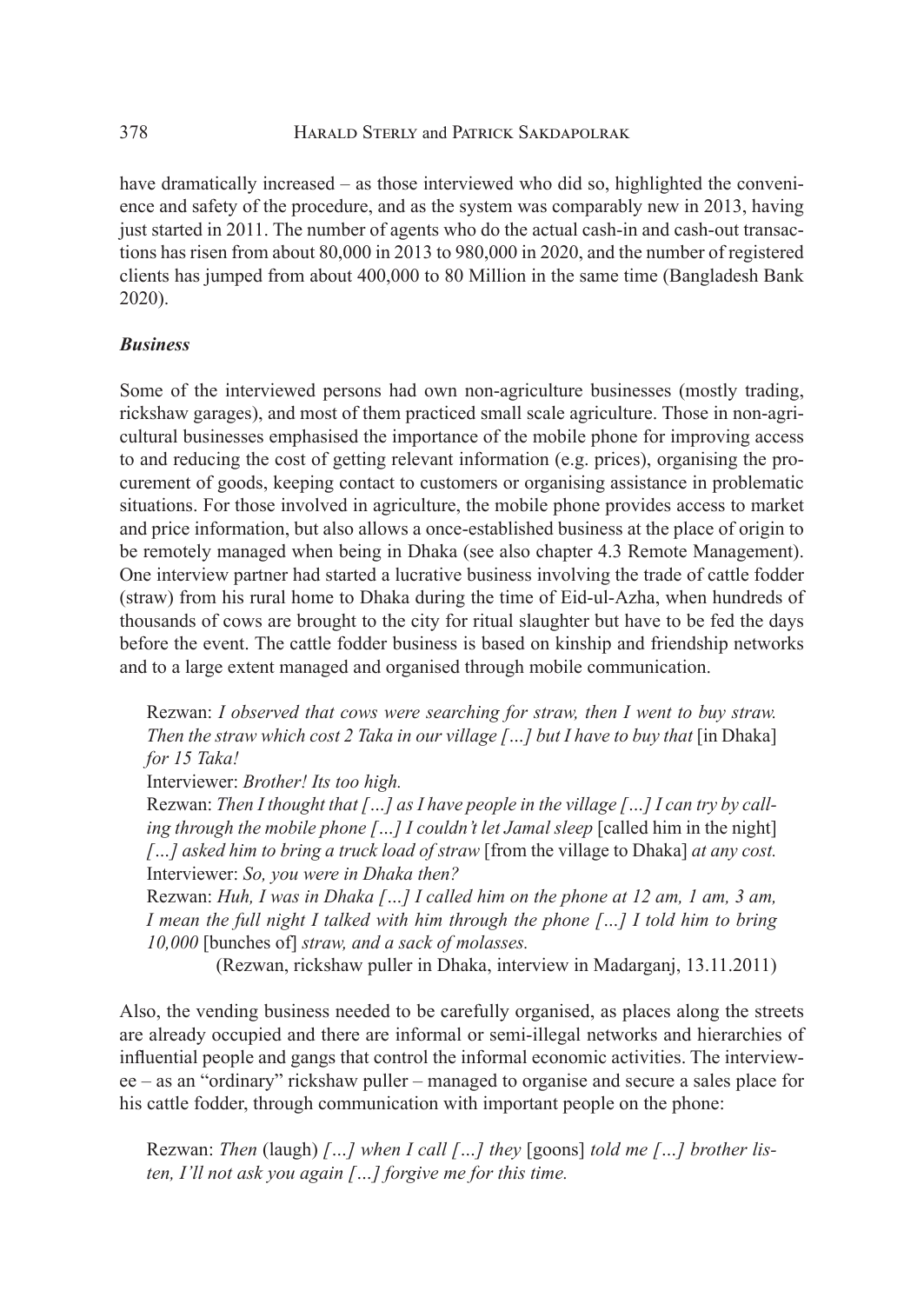Interviewer: *That means there was a problem there […] I mean goons […]* Rezwan: *They came […] when they came […] I have Babu bhai's* [an influential personality] *phone number […] I told them to talk to Babu bhai through the phone […] Then they said I'll give you everything for your straw selling.*  (Rezwan [Nayon], rickshaw puller in Dhaka, interview

in Madarganj, 13.11.2011)

#### *Remote management*

Both homesteads and family affairs, but also small-scale farming in the village need constant maintenance and management. Although the daily management of the distant (rural) homestead is often left with close relatives (e.g. parents, the spouse, siblings) during the absence of migrants, many of the interviewed migrants engage in important decision-making (e.g. financial issues, commissioning of works, family celebrations). These are discussed on the mobile phone, which enables both control and joint decision making on running affairs, as the cases of Abdul and Forid shows:

Abdul: *We […] have land, and it is time for cultivating the land. […] there is the need to sow, this is needed to be done, OK?*  Interviewer: *Ok, ok.*  Abdul: We need to buy medicine and fertilizers. About these [things we talk] (Abdul, garment worker in Dhaka, interview 01.11.2011)

Forid: [In the village] *I have goats, I have chicken and ducks, what is their condition? I ask about those. These chicken are my big hobby. Suppose I bought one chick only. Now there are ten to fifteen. Selling some, and the others are laying eggs, then again selling, again laying eggs.* 

(Forid, Factory Worker in Dhaka, Interview 09.03.2013)

#### *Micro-coordination*

Micro-coordination refers to the organisation and temporal and spatial synchronisation of activities and mobilities "on the fly" (Ling 2004, p. 18), for example readjusting and renegotiating meetings and joint activities. This is especially relevant in Dhaka where traffic conditions often do not allow for reliable "clock-time" (Larsen et al. 2008) based synchronisation with others, but also in rural areas:

Munsar: *I phone the person who has a mobile and tell them "Come to this place at this time, I will meet you."* Interviewer: *Do you fix such meeting by any other medium?*

Munsar: *It is possible but it's a kind of harassment, it causes harassment. And if you have a mobile phone, now everyone has a mobile phone, if you know the number, you just call and that's all. They will come.* 

(Munsar, vegetable trader, Rangpur village, interview 08.03.2013)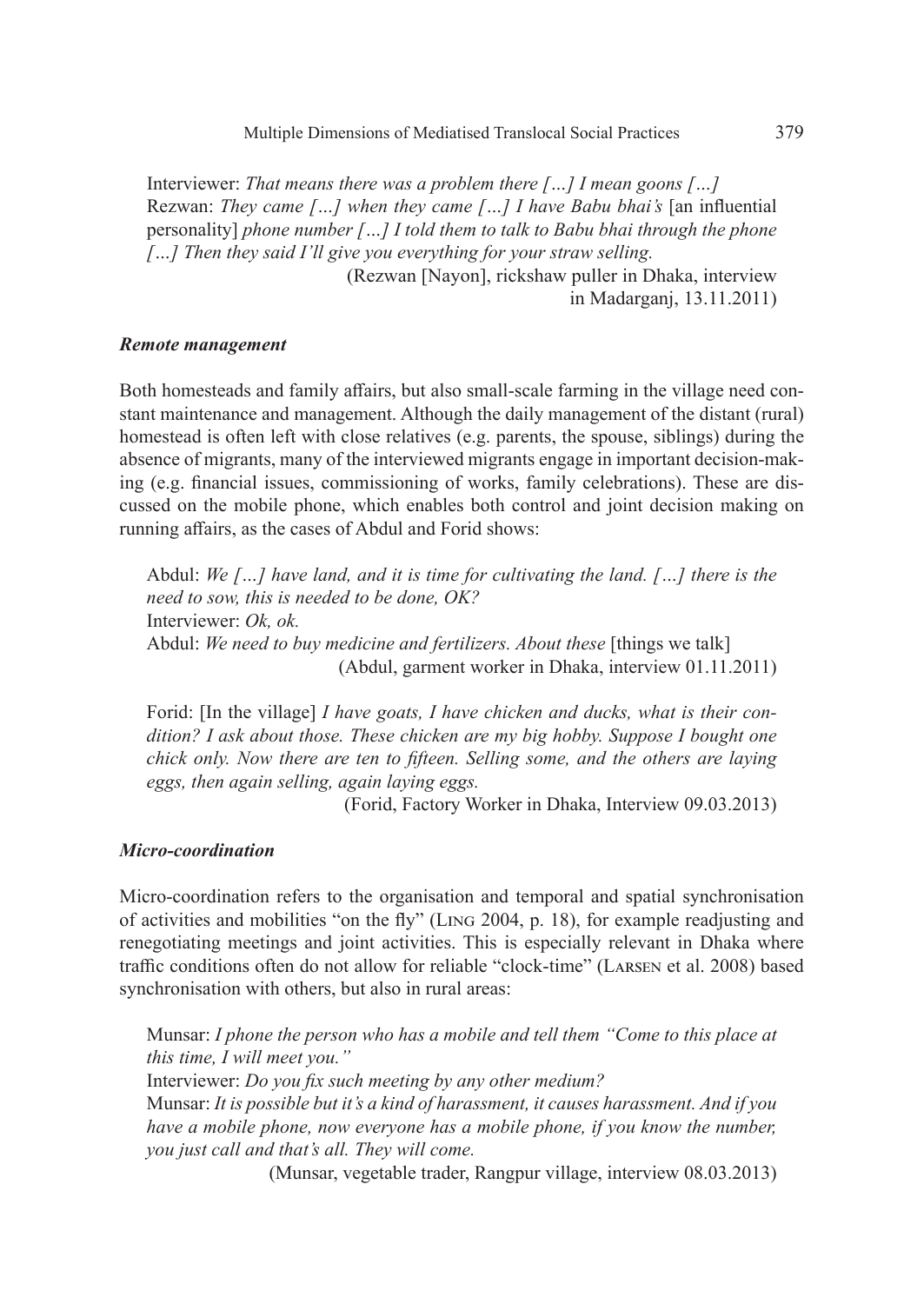The ability to flexibly arrange and rearrange face-to-face-meetings and keep contact through mobile calls was mentioned also as helpful for establishing local social networks, for example after the initial arrival in Dhaka.

But the ability to communicate over distance and "en route" also enables actors to organise and thus facilitate mobility – both migrating and visiting – between the rural and the urban, for example arranging to be picked up by family members at the bus stop when visiting relatives:

#### *Infoline*

"Infoline" stands for the practice to quickly and easily access and acquire information on a variety of topics. For most of the persons interviewed, the opportunity of receiving or sending real-time information about their wellbeing or that of their family members at distant locations was among the most important uses of mobile phones. Especially the health status of elderly parents living in distant places was frequently a major subject of concern, but also the educational progress of children living in the village. Access to information is also important for getting jobs as day labourers, both in rural areas as well as in Dhaka, thus in some cases also triggering (temporary) migration. Other fields of concern are for example police controls, traffic conditions or information about public security during strike days.

Interviewer: *Suppose, during a natural disaster, for example when floods or strong wind destroy houses, how would the mobile phone be of any use during such?* Munsar: *Yes, it's of great use. Suppose, there is a strong wind or like this, we can ask our relatives: "how is the wind, rain or hailstorm there* [in the village]*?"* Ahmad (2nd person present): *The information can be taken.* Ahmad: *It can be done very easily. It* [the mobile phone] *is useful.* Munsar, vegetable trader, Rangpur village, interview 08.03.2013

#### *Hotline*

"Hotline" captures the ability of actors to contact officials or representatives of official bodies – governmental or non-governmental organisations and corporations, doctors, political leaders. This refers to both local and translocal settings; many interview partners valued that they can substantially save on time and (local) transportation cost when contacting for example the agricultural extension service by calling, or for getting in touch with NGO representatives regarding a micro-credit. Medical services are increasingly available through government or NGO related call centres, but, in the case of rural areas, also in the form of local doctors who can be called in emergency situations and who will then visit the patient. Local political leaders (usually influential party cadres) play an important role in both urban and rural areas and can easily be reached by phone when needed:

Interviewer: *Now let us think about some powerful persons: political leaders, landlords and the like. How important is the mobile phone in keeping communication with them?*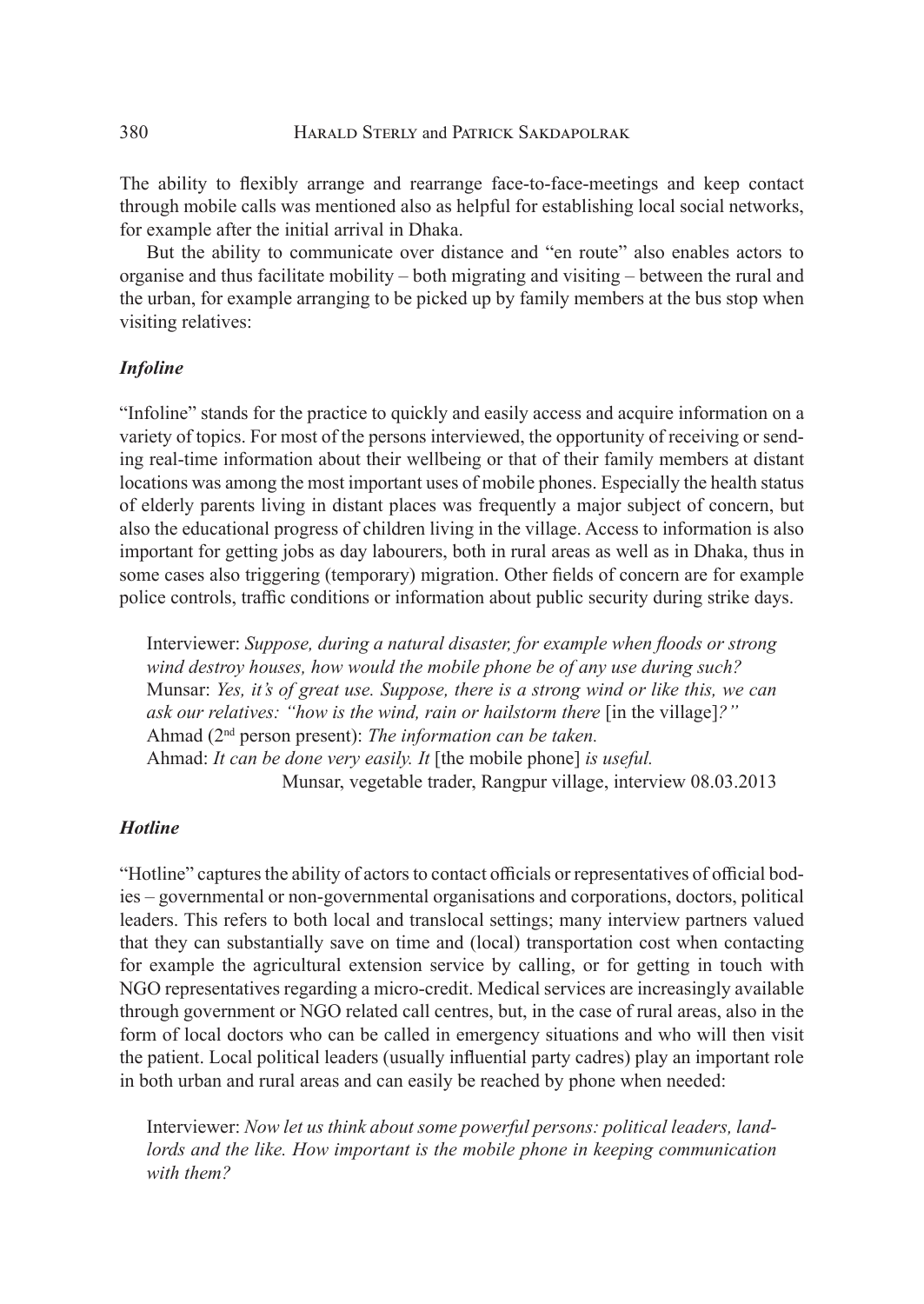Tahmina: *Very important. You can communicate with the clerks at Pirganj* [larger town approx. 5 km from the village] *sitting here. If I buy or sell land,* [I can enquire] when I should go, what's the value, etc., I can know, and [also when] I need to man*age the money. These are the advantages. I don't need to go there every day by cycle or van. I can do everything over phone. Whether selling land or house or buying, what's the value, how much money is needed, I can hear everything sitting here.*

(Tahmina, farmer and NGO worker, Rangpur, Interview 08.03.2013)

The chairman of the rural Union (administrative unit) explains:

*For example, if there is a trouble in the village, [they call me and say] "Chairman please come here." Then I have to go. Then there is a need of birth certificate: "Chairman, where are you?" I say, "I am at home."* [They say:] *"I have gone to Pirganj, please bring the seal with you, I need the birth certificate tomorrow, I am already on my way to Dhaka." […]* [I say:] *"So wait there, I am on the way." That means the people now don't want to wait. And earlier they would come to me five days* [in advance] *for* [solving] *a problem. Now they want the problem solved by me while they are staying at home.* 

(Interview with the Union Chairman, Madarganj in Rangpur, 10.03.2013)

In the last sentence, the Chairman highlights an ambivalent aspect of mobile communication: the improved access for the villagers also means more stress for him due to permanent availability.

This type of practice also happens translocally, between the rural area and Dhaka, showing the importance of the linkages that migrants keep with their rural origin:

*Suppose, a few days ago, one police officer called me from Dhaka, and he asked: "How are the characters of these two men of your area? We arrested them under suspicion." Then I found their characters are good. Then I informed him* [the police officer] *and he took the necessary steps and released them. These are the facilities* [of the mobile phone]*. It was impossible without mobile phone.* 

(Interview with the Union Chairman, Madarganj, in Rangpur, 12.11.2011)

#### *Chatroom (āḍḍā)*

"Chatroom" refers to communicative situations where the experiencing of co-presence, shared time and attention is in the foreground, and where the exchange of factual information is less important than hearing the voice of and being near to others. This takes place most often between two closely related individuals, for example spouses, children and parents, siblings, or among friends, but can also comprise a group, as Anwar, rickshaw puller in Dhaka explains. He frequently chats with a group of friends in the village:

Anwar: *Going out I get 20 Taka balance in mobile and talk with friends* [in the village]*. They are sitting down there, switching on the loudspeaker, 4 to 5 people listen*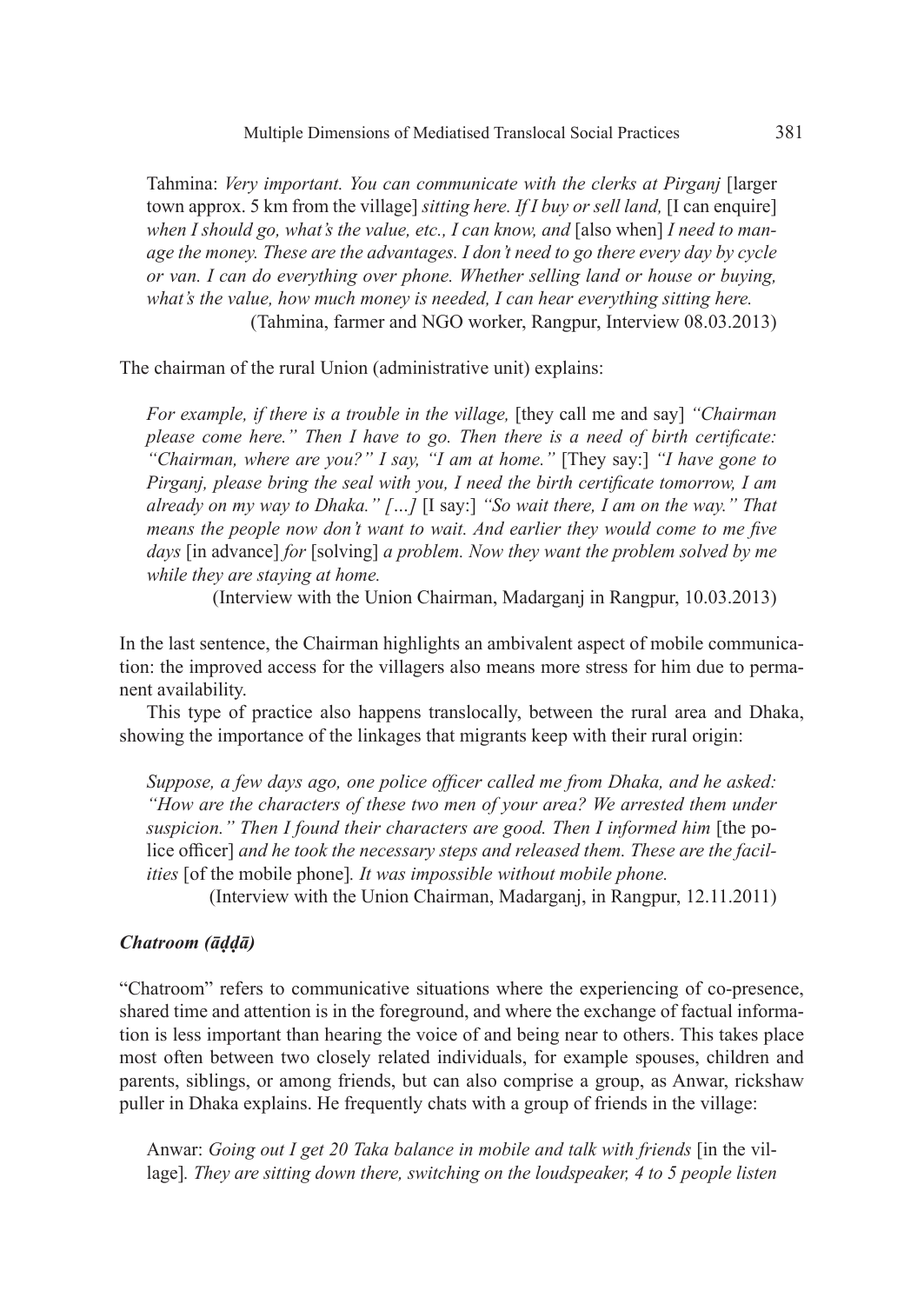*to me and have fun.* 

(Interview with Anwar, rickshaw puller in Dhaka, 22.03.2011)

In the Bangla traditional culture, this kind of popular informal group conversation, often accompanied with tea and snacks, would be referred to as āḍḍā, or informal chat, hence the title. These conversations often take place at locations that offer some degree of privacy or quietness, which is especially relevant in the high-density context of Dhaka, or while walking and on the way, which is often the case in the village. For the majority of the persons interviewed, the mobile phone opens the opportunity for frequent, often daily interaction with relatives; it is such frequent and intimate contact that helps to keep relationships over the distance intact and alive:

Interviewer: *Okay, when they are communicating on the phone, does this damage the relationship?*  Forid: *No, no.* Interviewer: *Because, look, if you visit personally and speak, it creates love and affection.* Forid: *No, if you speak through mobile, it also creates love. It does not destroy the attachment.* Interviewer: *Okay the attachment is the same if you visit personally or speak through mobile?* Forid: *Yes, if you speak through the mobile, it stays the same.* (Forid, factory worker in Dhaka, Interview 09.03.2013)

Although this form of colloquial chatting might at first not seem to be as important as "functional" interactions (such as financial transfers, organisation of affairs, etc.), interview partners expressed that they are vital for sustaining relations of mutual trust and reliability, and a sense of proximity. Shared time and attention and empathy of close relatives also contribute to psychological wellbeing and resilience of migrants and non-migrants:

Rahim: *When they call over phone, it seems that they are just near.* Interviewer: *Ok* Rahim: *Then we feel happy.* Interviewer: *Ok, if there were no mobile, then how would it be?* Rahim: *It would be a kind of suffering. We can't know or inform what goes on there or here. If they do not call for 2 or 1 days, our hearts become restless: how are they or what is their situation.*

(Rahim, vegetable trader, living in Rangpur, two children in Dhaka)

#### *Remote parenting*

"Remote parenting" refers to remote caregiving and parenting to children, when their parents are absent from the village and the children remain in the village. Analogous to the practice that in the literature is described mostly for international migrants from the Phil-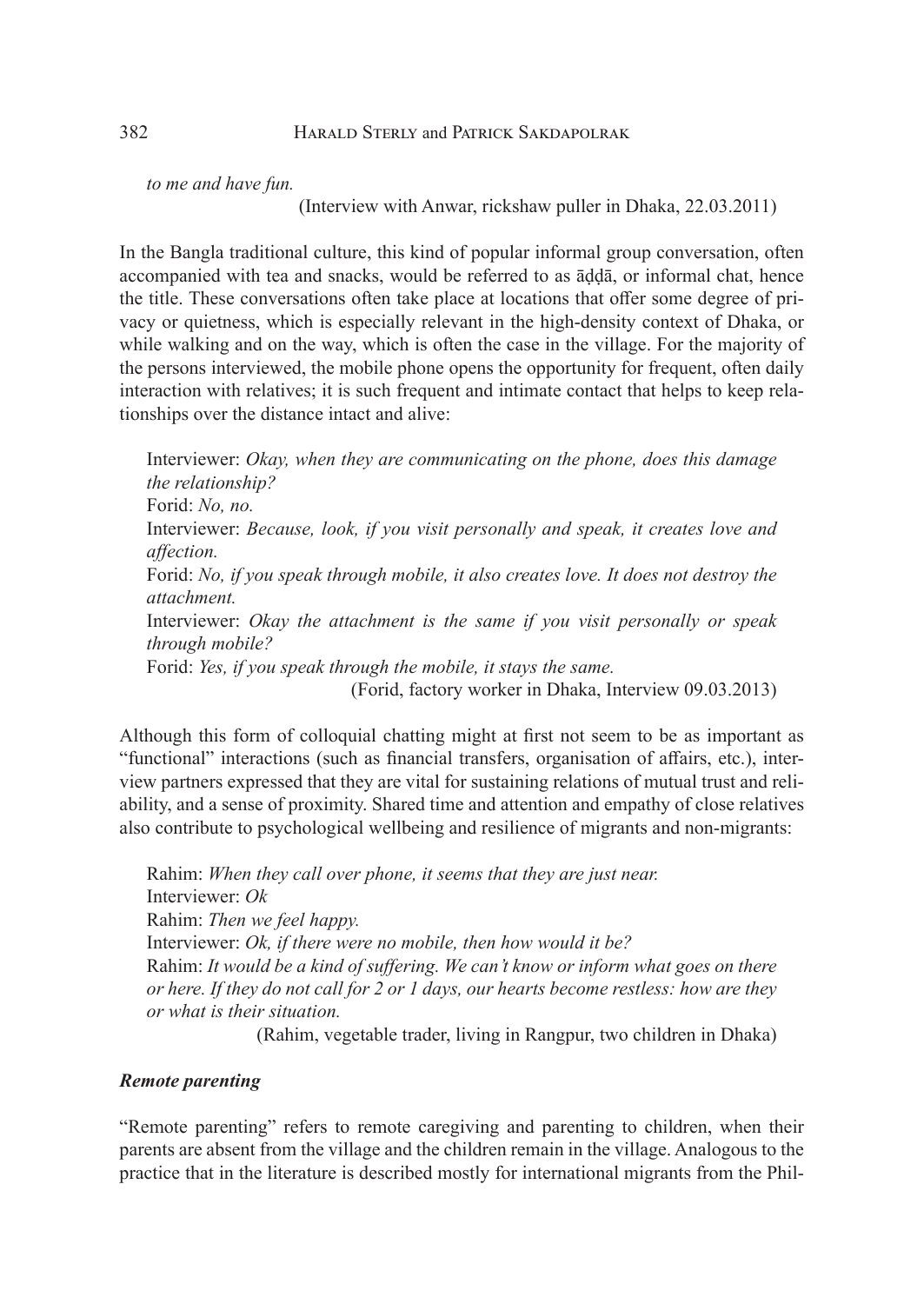ippines ("remote mothering") and in the Chinese examples for domestic migration, this exists also in Bangladesh. The need for "remote parenting" arises from the lack of day care facilities in Dhaka, as the living costs in the city and the expectations for remitting money to the village often require both parents to engage in formal or informal employment or businesses. Usually such children would then be under the custody of grandparents or other close relatives in the village. Sometimes parents also send their children home to the village once they reach schooling age. Although among the interviewees in Dhaka only a minority had their children in the village, for those who had so, the ability to communicate on a regular, often daily basis with their children as well as to discuss educational matters was of great importance. While mothers play a much stronger role in remote parenting than fathers, there were also fathers among our interview partners who reported on caring for their children through the phone.

Sayeda is a garment worker and lives with her husband in Dhaka. Her two daughters aged seven and nine live with their grandmother in the village, and Sayeda calls them every day. She explains how the mobile phone helps her to enact – and keep – her parental authority over her daughters:

*Like in this noon,* [I called and asked] *what they are doing, I can stay in touch with them, I can talk with them, and they will listen. Even if I say it [only] over mobile they will listen. So, that will be good. […] If I myself […] tell them to eat and sleep, then they listen. […]* [But they] *don't sleep properly, if anyone else is telling* [them] *to sleep or to eat […]*

(Interview with Sayeda, garment worker in Dhaka, 14.12.2011)

### *Helpline*

"Helpline" – in contrast to "hotline" – represents the contact to rather non-official people, mostly members of the personal network in situations that are characterised by urgency or emergency, for example in situations of need for advice, financial, health, emotional or other forms of support. This refers for example to calling relatives when affected by natural hazards (storm, floods) or when medical help is needed:

Interviewer: *Now, let's talk about some crisis events. For example, in the moments of sickness or during any natural disaster, how can the mobile be used in such cases?* Tahmina: *[…] Suppose, the wind blew and broke the house. But the grandfather is not at home. Then we can call him and say, "Come, the house is broken into pieces by the wind." […] Then suppose, if we have a patient at home who is very serious, and we need a doctor. […] If I have the phone number of a doctor, I can call him over phone, "Please come, my patient is very serious." Then it is very helpful.*

(Tahmina, farmer and NGO worker, Rangpur, Interview 08.03.2013)

Many of those persons interviewed, especially, but not only the migrants, recall events when they had been victims of psychological or physical violence (e.g. becoming tricked,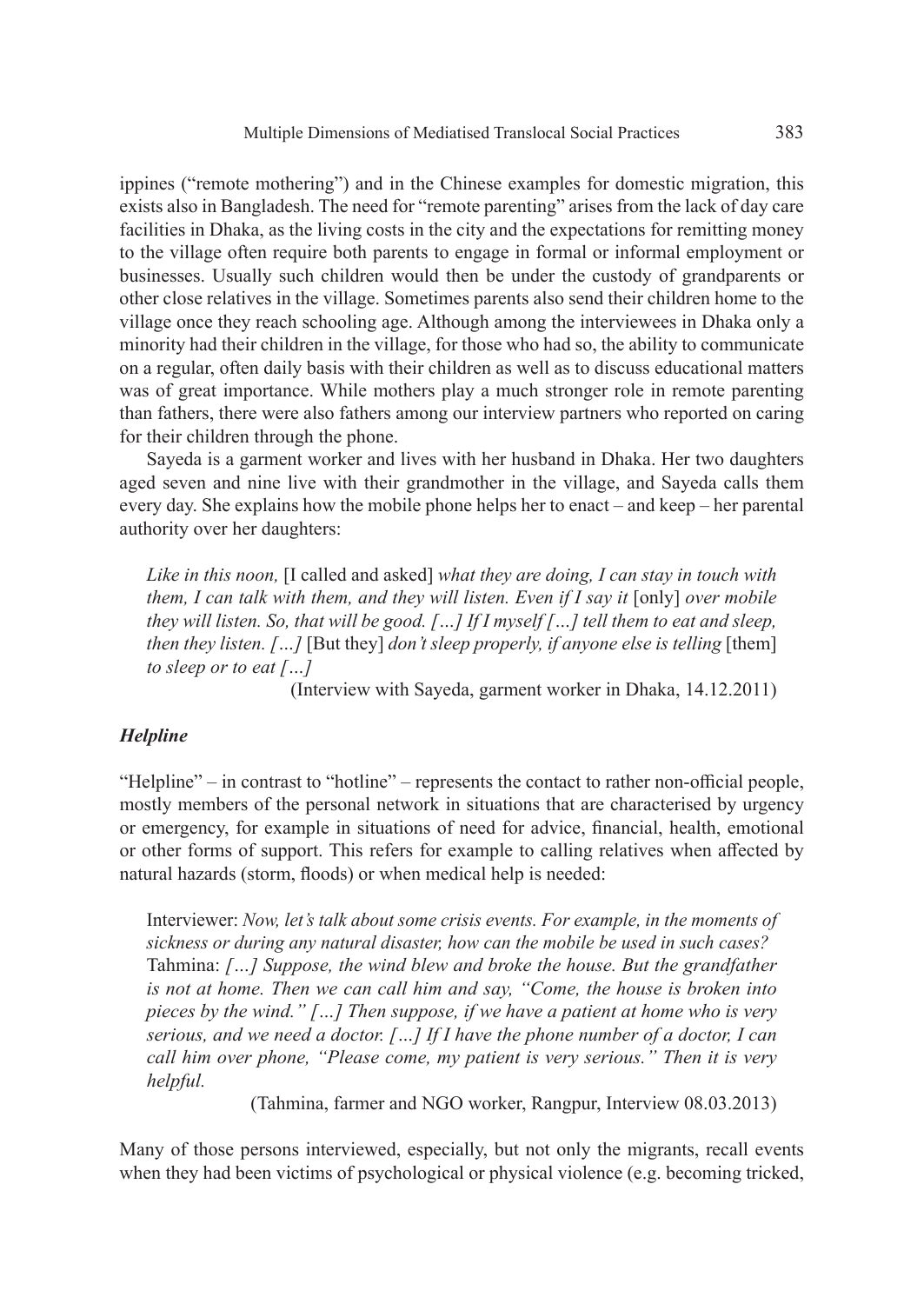mugged, insulted, etc.) and benefited of the ability to immediately mobilise support from friends or relatives. For migrant workers, especially the psychological support from close relatives in the village is important.

Alam, a rickshaw puller, gives an account how the police confiscated his rickshaw because he did not have a valid registration plate; often the police then takes advantage of the situation and demands bribes from the rickshaw-pullers to release the vehicle. However, Alam could use the mobile phone to leverage the support of his employer:

Interviewer: *What happened there?* Alam: *[…] There was a problem with the plate number […] This vehicle number was valid for Mirpur […] But that area, Farmgate, is under Dhaka City,* [so...] *I can't go there, that's why police took my vehicle.*  Interviewer: *Oh, what happened next?* Alam: *Then I called the owner, the manager* [of the rickshaw garage/business]*.* 

*Manager came there […] and gave them 500 Taka and resolved the incident then.* (Interview with Alam, rickshaw-puller, Dhaka, 06.11.2011)

#### *Dateline*

"Dateline" refers to the calling of other numbers and the attempt to enter a romantic relationship (and / or sustaining such a relationship), in media and popular culture in Bangladesh commonly labelled as "mobile romancing" (STERLY and GERADS 2016). Phone numbers of potential contacts are sometimes randomly dialled, sometimes the numbers are exchanged among friends or illegally acquired from prepaid balance vendors. In many cases this is a form of and perceived as harassment especially by women, and we want to emphasise here that the term (and the associated framing) of "mobile romancing", although used by both men as well as women in the interviews, stems from and represents a strongly male-dominated sociocultural reference-system. The "dateline" practice is often inherently translocal, when the dialling of random numbers connects people across longer distances, sometimes also linking migrants with their specific places of origin.

Robi, a rickshaw puller in Dhaka, explains how he got called by a woman unknown to him:

*Suppose yesterday* [I got a call] *in my aktel* [a mobile service provider] *number. Suddenly a girl, a missed call came. I called her back again. I had 5 Taka* [balance] *in my mobile, I finished that. I asked: "Where did you get my mobile number?" "No brother, I dialled the wrong number"* [, she said]*. I said: "Which number, because dialling any number generally* [means that the] *call goes in a wrong number." She said: "Because of one digit." I asked: "Which number, please give me that number, and I will check, is it really the wrong number or you just willingly dialled the wrong number." […] She then said that she willingly dialled the number […] and if* [I] *like* [she] *will talk* [to me]*.*

(Robi, rickshaw puller in Dhaka, interview, 22.03.2011)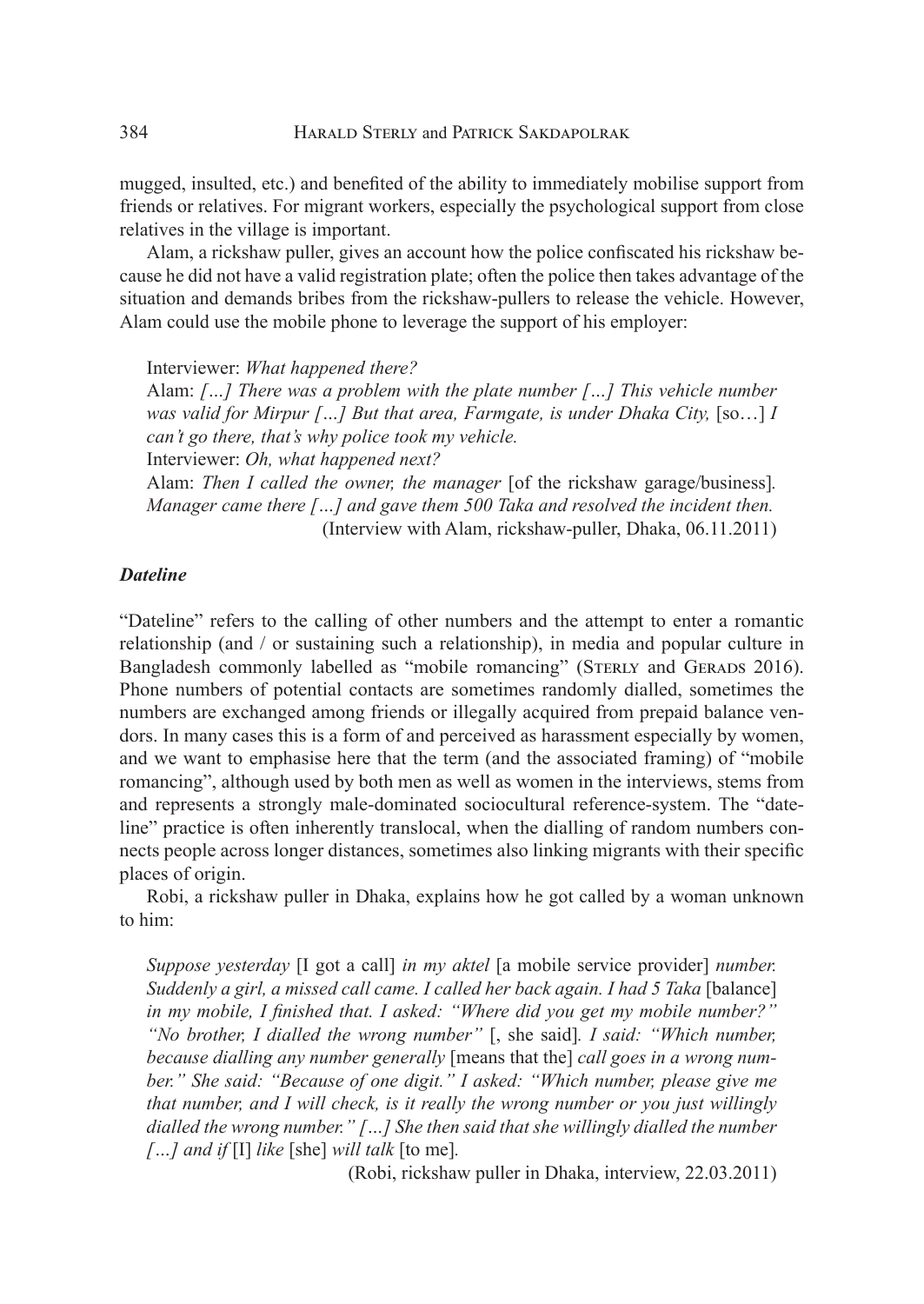Under the label of "mobile romancing", this is also a matter of public and media discourse, and a popular topos is the development of these initially illegitimate and often unwanted relations into truly romantic relationships and even marriages:

*If they fall in love, whether the boy falls in love or the girl falls in love, then they must meet one another, at some point they must meet. Doesn't it happen? Yes, in most of the cases it happens. Besides, sometimes they do this just for fun. Okay, they're having fun living at a distant place. Such things happen.* (Interview with Din Islam, rickshaw puller, Dhaka, 24.03.2011)

We are aware that from an ethical viewpoint it is difficult to fit these different outcomes – harassment and romantic relationship – into one category. But even if women are the minority in actively engaging in this practice, calling (random) others in order to engage in new relationships, they nevertheless also do so. In our view this shows how both men and women very strategically draw upon technological affordances to overcome strong normative constraints regulating ("romantic") relations between members of opposite gender.

#### *Walkman*

"Walkman" pertains to the use of mobile handsets for audio (and also audio-visual) entertainment – listening to music, watching pictures and videos. As multi-media handsets become more affordable (used ones from approx. 20 EUR), they are owned frequently also by members of lower income groups. Especially rickshaw-pullers in Dhaka reported to make frequent use of their phones for listening to music or to watch movies, sometimes to kill time while waiting for customers or for relaxation, but also in the villages, media consumption was frequently mentioned. Media files are exchanged via Bluetooth, on memory cards, or are acquired from mobile phone vendors:

Interviewer: *Well, those who buy memory or mobile sets from here, how many of them do also load songs or other things from you?* Kasim: *That is done by 90 percent of people.*  Interviewer: *That means almost all do that.*  Respondent: *Yes, maximum people do that.* (Interview with Kasim, mobile shop owner, Madarganj, 31.11.2011)

"Walkman" also includes more explicitly translocal practices of distant media sharing, as it significantly contributes to the spatial diffusion of audio-visual media. This takes places both from urban to rural areas and households, but also from rural to urban, in form of the consumption of pictures and video recordings from rural areas by migrants in Dhaka. This contributes to a translocal flow and exchange of media, imaginaries, styles and preferences. However, due to the high costs of internet data packages and the comparably low prevalence of smartphones at the time of the research, the immediate sending of such audio and visual media was very uncommon and was rather happening through bringing along during visits.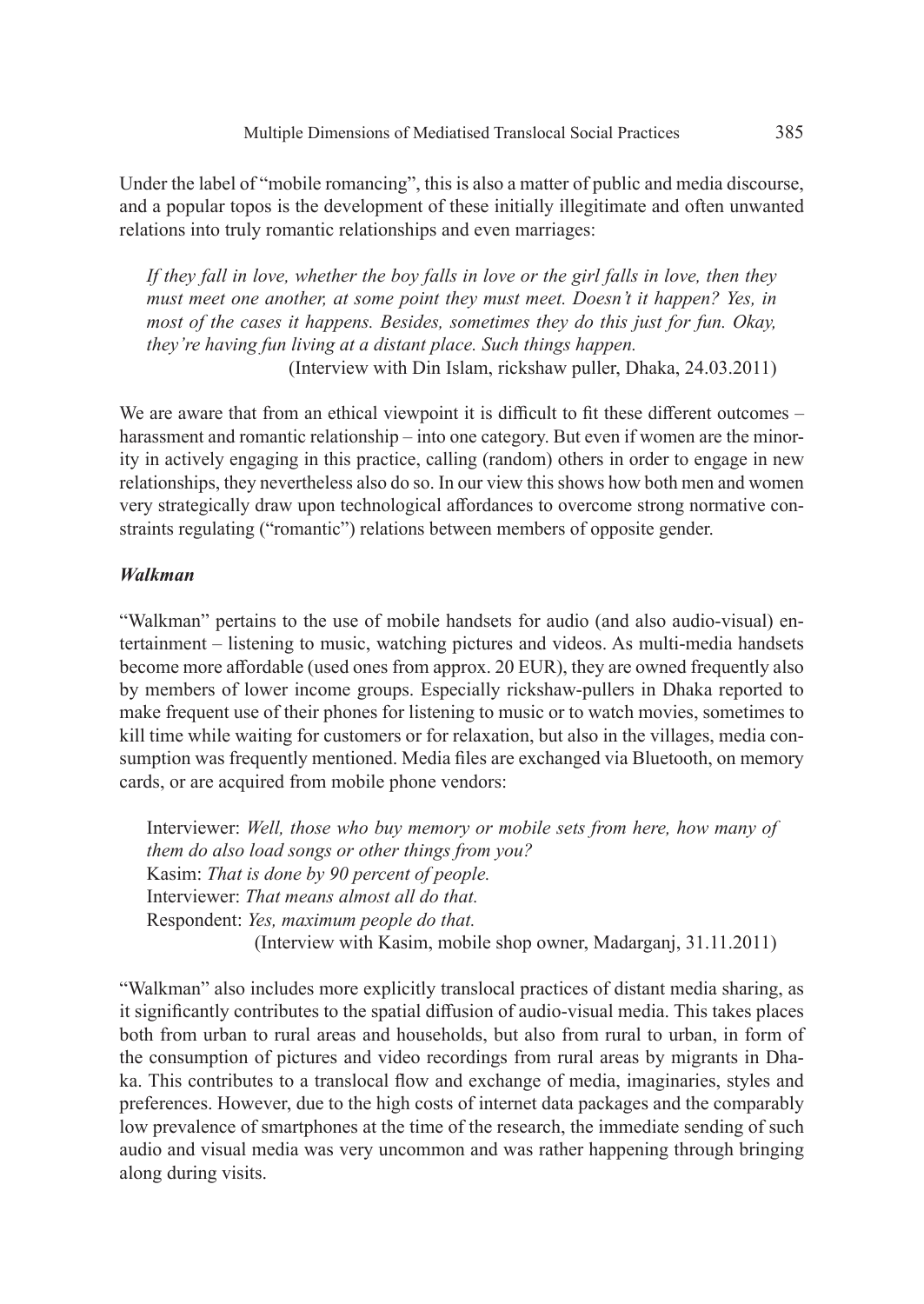## **5 Mediatisation as overcoming constraints by drawing on media affordances**

To elucidate what drives these usages of mobile phones in translocal constellations and practices, we trace how mobile phone users draw on the affordances (synchronicity/ translocality, individuality, portability) of mobile communication to overcome specific constraints (material/corporeal, normative, structural) that limit their scope of practice and agency. We thus "map" the eleven mediatised practice types (see chapter 4 and Figure 1) against the different affordances and constraints by asking: a) how necessary the different affordances are for carrying out the respective practice types; and b) in how far these affordances do allow actors to overcome the different constraints for interaction.

The importance of the affordances is assessed by asking how well each practice type could be realised with alternative forms of mediatised communication that do not present the respective affordances: The importance of *synchronicity* is assessed with the question how well the practices could be realised with postal letters (as the latter afford translocal, but not synchronous interaction), the role of *individuality* is analysed with the question in how far a call shop or a shared device would allow the practices to be carried out (as they afford synchronous, but not individualised interaction) , and the role of *portability* is assessed with the question whether access to a individually owned landline phone would enable actors to perform the respective practices (as it affords individualised, but not mobile interaction).

Regarding the constraints, for each practice type it is asked whether or in how far the employment of the mobile phone in the respective practice does help to do or achieve something that is constrained by the physical distance, or the limitations of the human body *(material/corporeal)*, that otherwise would be difficult to do because of social expectations, rules or norms *(normative)*, or that would be difficult due to unequal access to resources, power and decision making processes *(structural constraints)*.

Table 1 shows the results of this "mapping". To give an example: most of the *hotline* type practices (contacting officials, doctors, etc.) necessitate *synchronous* communication, as postal letter exchange could not replace the phone due to the time delay (hence  $'++$ ); the *individuality* of an individual phone would in many cases be helpful ('+') but not necessary, as a shared phone or a call centre still would allow the practices to be performed; the *portability* of the mobile phone is not a necessary condition, a personalised landline phone would be sufficient. Regarding the constraint side, the practices of the hotline type help to overcome *material-corporeal* constraints, bridging short as well as long distances in all cases ('++'); they overcome *normative* constraints in many cases, making it easier for marginalised people to contact powerful and influential persons ('+'); and they overcome *structural* constraints, improving the access to resources and decision making processes in many cases  $(2+)$ .

#### *Affordances*

It becomes clear that mobile phones play different roles for the respective translocal practices: The affordance of translocality, i.e. communicating, exchanging information, estab-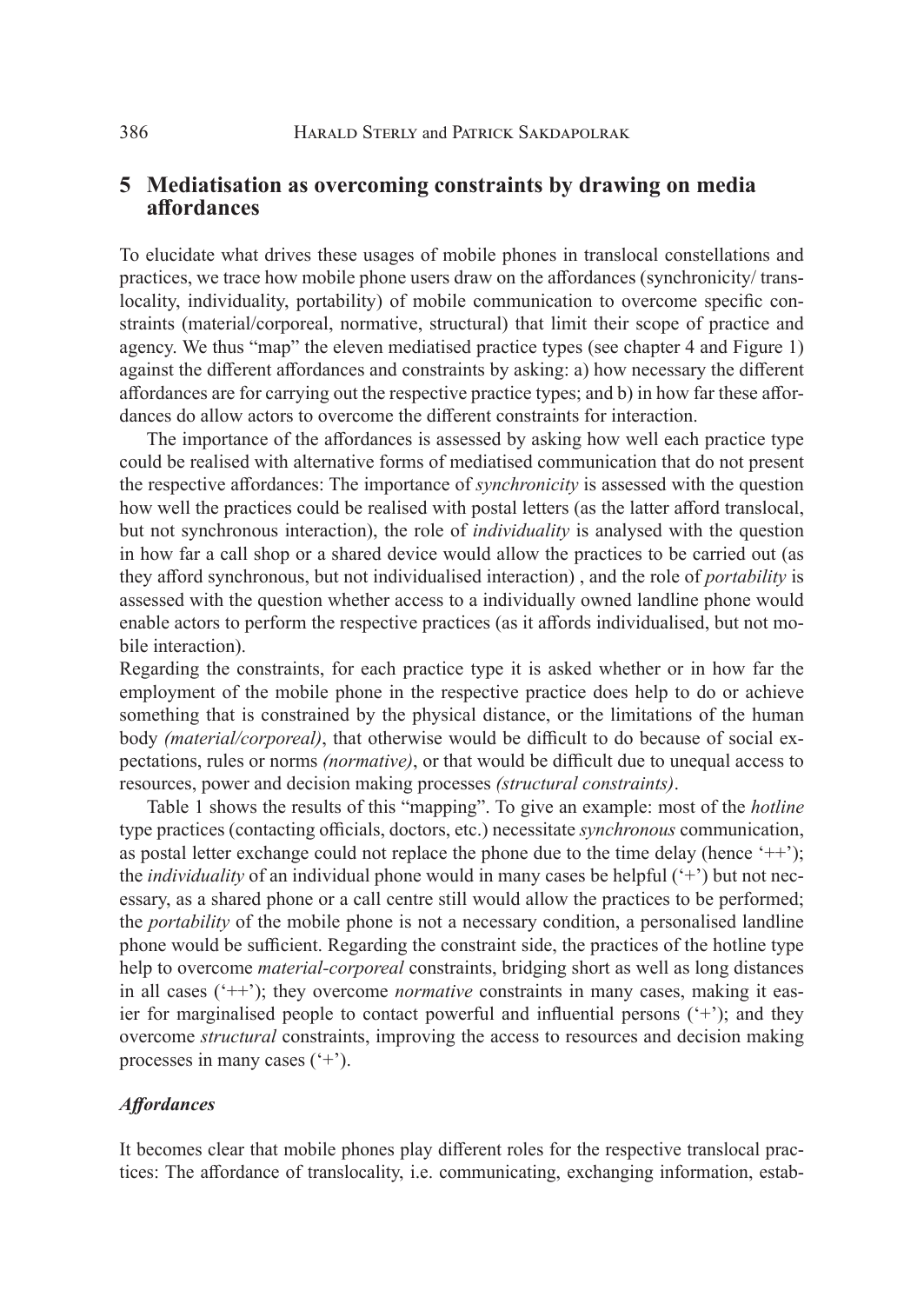|                    | <b>Affordances</b>                    |               |             | <b>Constaints</b>      |           |                 |
|--------------------|---------------------------------------|---------------|-------------|------------------------|-----------|-----------------|
| <b>Practices</b>   | translocality<br>and<br>synchronicity | individuality | portability | material-<br>corporeal | normative | structural      |
| Dateline           | $^{++}$                               | $^{++}$       | $^{++}$     | $^{++}$                | $^{++}$   | $^{(+)}$        |
| Micro-coordination | $^{++}$                               | $^{++}$       | $^{++}$     | $^{++}$                |           | $\! + \!\!\!\!$ |
| Helpline           | $^{++}$                               | $^{++}$       | $^{++}$     | $^{++}$                |           | $^{(+)}$        |
| Chatroom           | $^{++}$                               | $^{++}$       | $++$        | $^{++}$                |           |                 |
| Hotline            | $^{++}$                               | $^{+}$        |             | $^{++}$                | $^{+}$    | $+$             |
| <b>Business</b>    | $^{++}$                               | $^{+}$        | $^{+}$      | $^{++}$                |           | $^{+}$          |
| Remote parenting   | $^{++}$                               | $^{+}$        |             | $^{++}$                | $^{+}$    |                 |
| Infoline           | $^{++}$                               | $^{+}$        |             | $^{++}$                |           | $^{+}$          |
| Walkman            | $^{+}$                                | $^{++}$       | $^{+}$      | $^{+}$                 | $^{+}$    |                 |
| Remittances        | $^{+}$                                | $^{+}$        |             | $^{++}$                |           | $^{+}$          |
| Remote management  | $^{+}$                                | $^{+}$        |             | $++$                   |           | $^{(+)}$        |

Affordances: ' $++'$  = necessary, ' $+$ ' = helpful. – Constraints: ' $++'$  = in all cases, ' $+$ ' = in many cases,  $'(+)$ ' = in some cases.

Source: Authors' own draft, based on interview data

Table 1: Mapping mobile communication practices against affordances and constraints (sorted by number of affordances and constraints concerned)

lishing proximity, or organising things over distances, is essential for all of these practices, while individuality and portability are only important for some of the practices. The latter would not be possible *at all* without mobile phones, such as dateline, micro-coordination, helpline and chatroom, because for them, the affordances of portability and individuality are necessary prerequisites. This means that *the defining affordance* of the mobile phone, it's portability, is not invoked for so many of these practices: The practices for which individuality and portability play a less important role can also be realised without mobile phones. For example, information exchange (infoline, hotline), remote management of households and farms or the care of children (remote parenting) are also possible from mobile call shops, and remittances would be and are also transferred without mobile phone involvement.

The mobile phone with its specific affordances (portability and individuality) is therefore not necessarily the central element that makes all these practices possible, but rather the possibility of communicating synchronously over distances. However, since most of the interviewees – poorer rural-urban migrants – had no access to telephony at all before the massive spread of mobile phones and were dependent on visits or letters for communication over distance, the mobile phone took over the "role" that in other contexts landline phones, call centres etc. would have. What specific affordances actors draw upon depends on factors on individual and on social level, for example their position, their gender, or their personal aspirations. On a higher level, for example the accessibility of infrastructures and technologies such as fixed-line telephones condition whether the mobile phone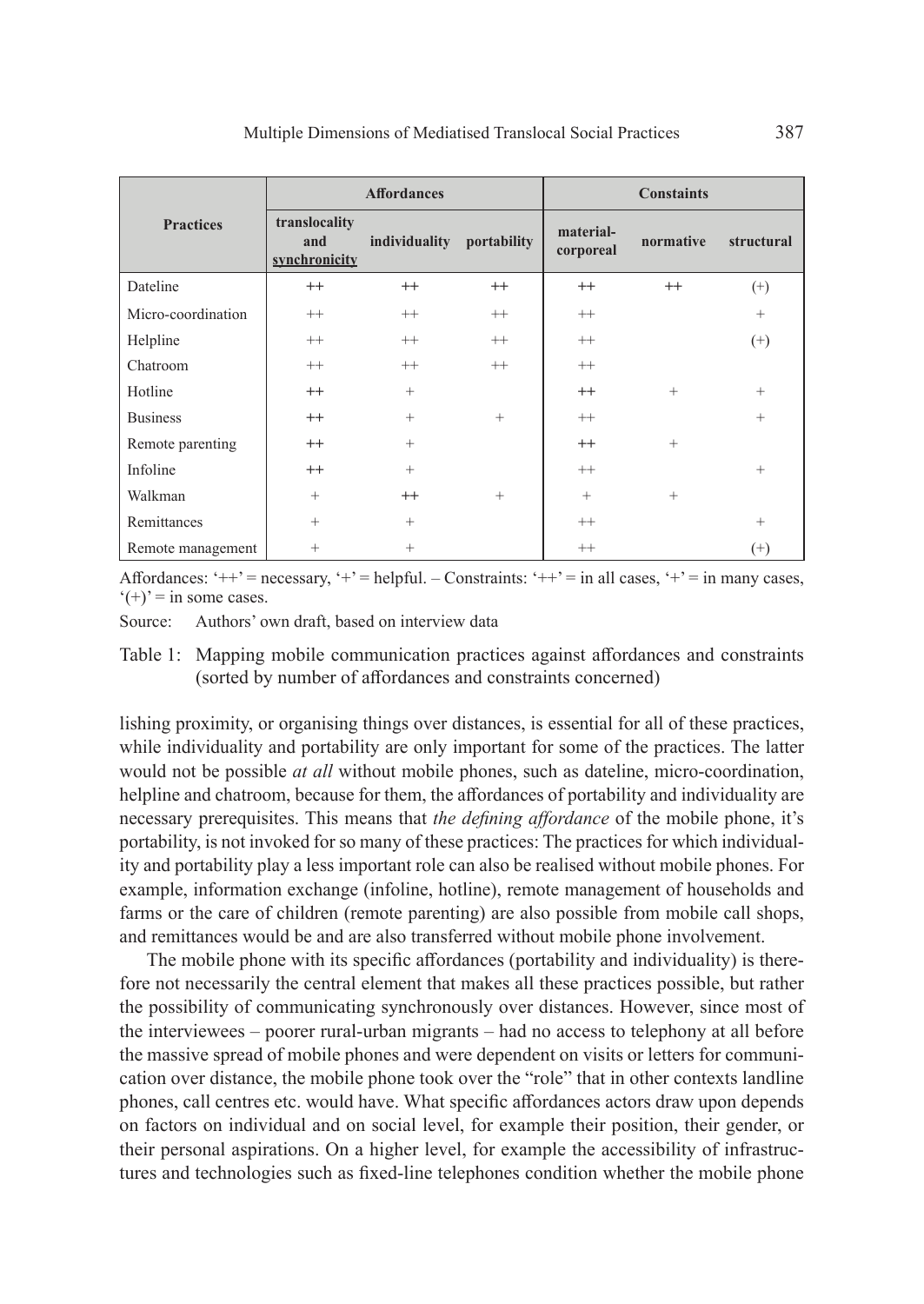only offers additional portability or whether all its affordances are relevant. This makes it clear that mobile phones and mobile communication do not affect societies uniformly, but that local peculiarities or idiosyncrasies are decisive on how these technologies are used and what effects on society arise from the technology usage.

#### *Constraints*

Material and spatial constraints (distance), normative constraints (rules and expectations, gender norms etc.), and structural constraints (poverty, power relations) regulate and limit local and especially translocal practices and agency to a considerable extent. Physical distance, for example, is an obstacle to almost all translocal practices; norms restrict the way how intimacy is practised, and poverty and power imbalances constrain regular visits by migrants to their places of origin. It is primarily the material distance and physical constraints that are overcome here; this is less often the case for normative or structural constraints.

Which constraints are overcome with mobile phones is partly related to the affordances drawn upon: while synchronicity and translocality are key to overcoming the material and corporeal constraint of distance, portability and individuality can also enable actors to overcome normative and / or structural constraints. This becomes most obvious for the case of the dateline practice: actors draw on the individuality and portability afforded by mobile phones in order to overcome normative constraints, i.e. the (restrictive) norms and rules that regulate premarital and extramarital partnerships in the Bangladeshi society.

Both normative and structural constraints are overcome only to a limited extent: the business or hotline practices would be examples where the mobile phone sometimes opens up opportunities that migrants or poorer sections of the population would otherwise not have, through the access to information, to gate-keepers or to decision-making resources. However, in general, the mobile phone seems to be only of little help to perform practices or agency, or achieve things, that are constrained by strict normative rules or by an unequal distribution of material and power resources. This means that mobile communication (technology) as such is not a "silver bullet" to overcome inequality and discrimination.

## **6 Contextualising mediatised practices in translocal livelihoods**

In order to contextualise the mediatised practice types, we systematised them according to their role within the overall translocal livelihoods context. In a first step, we have thus ranked the eleven practice types (see chapter 4) according to their importance for the translocal livelihoods of migrants and their rural household members. Then we combined this information with the previous insights into the role of mobile communication for these practices, by scoring them by the number of affordances drawn upon and the constraints overcome. When allocated in a synoptic x/y-diagram, the rank and score help to get an impression of the logic of action of the actors and what role the mobile phone plays in this. Figure 2 shows the diagram with the two axes: x is the importance of the eleven translocal practice types, and y is the role of mobile communication for these eleven practices.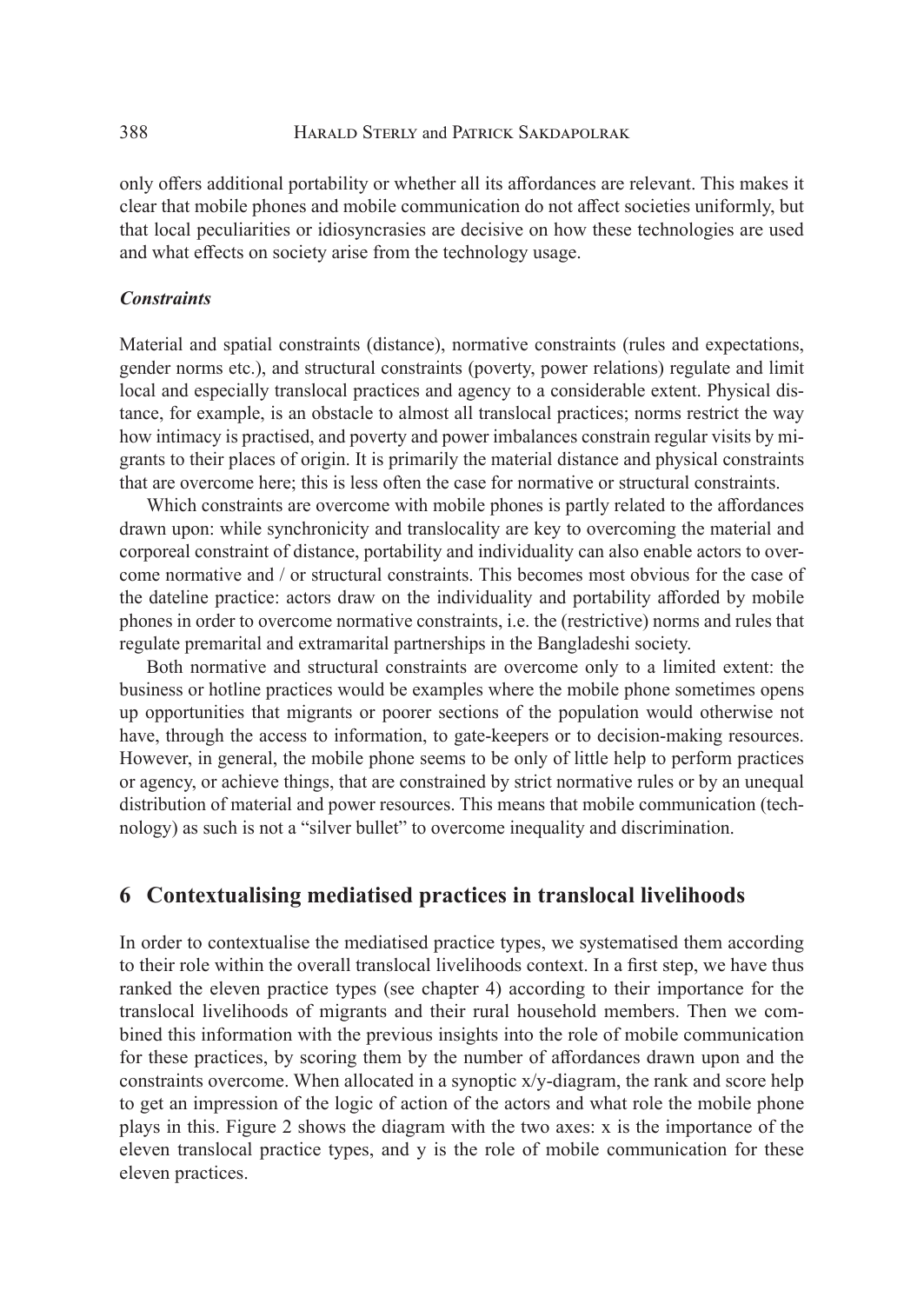

Source: Authors' own draft, based on interview data

Figure 2: Fields of relevance of mediatised translocal practices

In an idealised form, the following four meta-types of mediatisation can be abstracted:

- I the mobile phone as "critical infrastructure" (referring to the term for essential infrastructure for national security): These practices are important for translocal livelihoods, and the mobile phone is essential to carry out these practices (in their described form); this includes micro-coordination, chatroom and helpline.
- IIa the mobile phone as an "extension": Practices are important for translocal livelihoods, but the mobile phone does not play such a central role; this includes remote parenting, infoline and remittances.
- IIb the mobile phone as "enabler": Mobile communication is central, but the practices are not so important regarding the overall translocal living, this comprises dateline.
- III the mobile phone as a "supplement": practices are not so relevant within the overall translocal livelihood context, and the mobile phone does not play a central role; this includes the hotline, business, remote management and walkman practices.

Two points become clear from the above:

First, and generally, the mobile phone, or the mediatisation of translocal communication enhances the scope for translocal practices and agency. It does so through expanding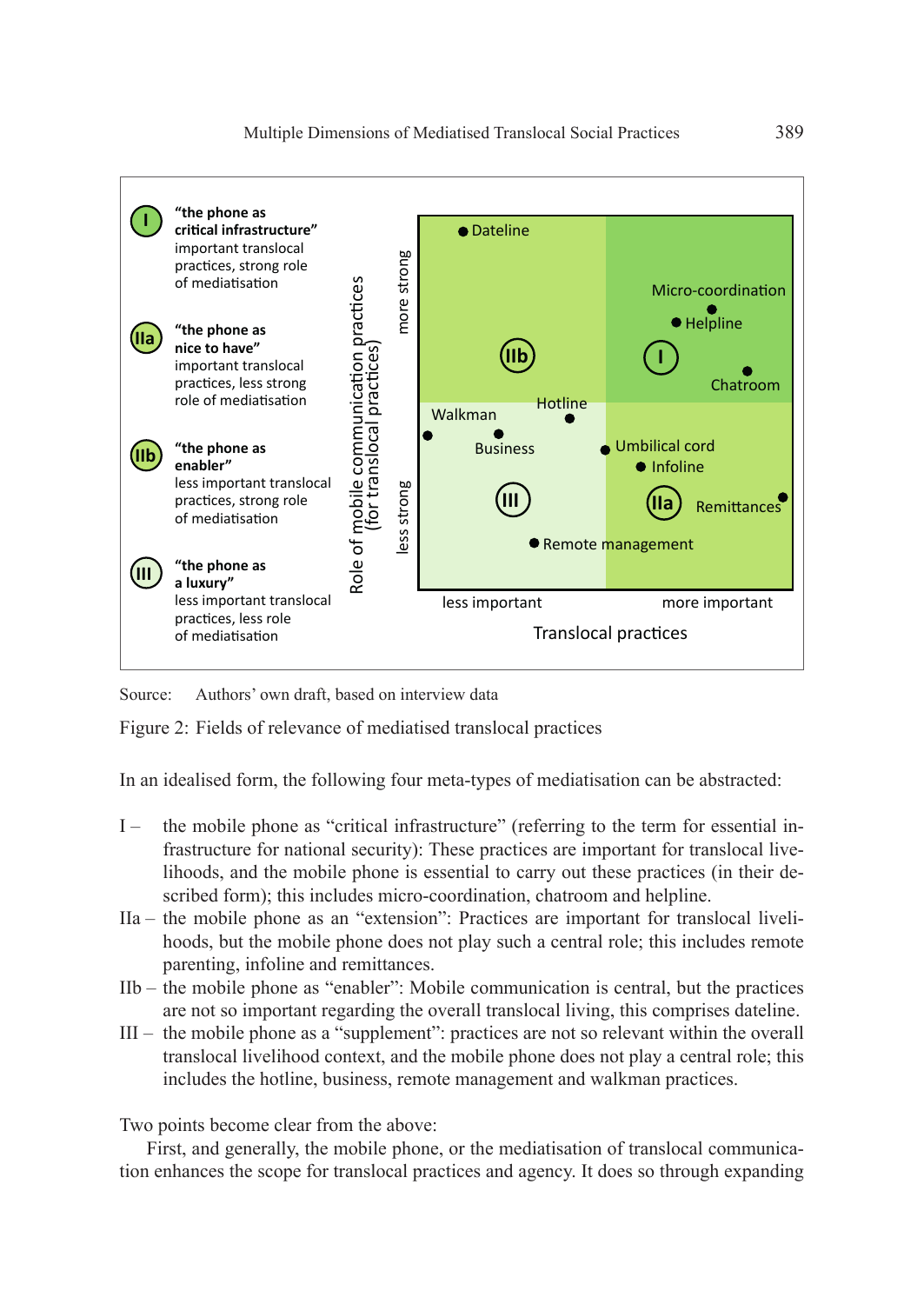the capabilities of actors to act in time and space, and to some degree also to overcome or subvert normative and also structural constraints. This is also reflected by the generally positive appraisal of mobile communication by most interviewees.

Second, however, this needs to be differentiated by types of practices and also by actor(group)s to avoid conflation: Mobile communication is not equally important and equally enabling for everyone. For certain actors and the practices that are meaningful to them, certain features and affordances of the mobile phone are more important than for others: Some actors for example do not have a business, thus for them, the mobile phone is less useful / operational for overcoming the respective structural constraints than for others; for those who engage in the dateline practices, portability and individuality are indispensable for overcoming or subverting normative constraints.

While this paper's focus is on translocal practices and not on structural change, it needs at least to be noted that the mediatisation of translocal social practices of course also influences the spatial and temporal organisation of the translocal social constellations of migrants and their rural "counterparts": Most notably, mediatisation leads to a "quotidianisation" of previously rather episodic translocal practices and thus "brings back" the translocal into everyday life.

This is accompanied by a repositioning of position-practice relationships – interactions and transactions are literally "taking place" in other and new locations. Both together can be summarised under a "re-regionalisation", a spatial and temporal re-ordering of translocal practices. And there are also changes of positionalities, relations and places, very obvious for example in the spatial and organisational restructuring of the ways how remittances are being sent. Such changes also entail transformations in the structures concerning communication itself, for example shifting norms and expectations regarding the frequency of communication and remittance sending, the increase in organisational and physical infrastructure in the form of mobile phone shops and base-towers, or the effects on social inequalities by creating new information "have" and "have-nots" (cf. Ling 1998).

The predominantly positive assessment of mobile phones for the practice types and the livelihood contexts does not reflect our personal judgement but reflects most of the statements made by interviewees. We interpret this largely positive perception also as a consequence of the limited access of the interviewees to other communication media than the mobile phone.

## **7 Conclusion**

Information and communication technologies in general, and mobile phones in particular are gaining more and more importance for the lives and livelihoods of people around the world – including poorer sections of the society in the Global South. While there has been extensive research on various aspects of ICT in the context of international migration – particularly South-North migration – less attention has been paid to ICT and domestic migration in the Global South. Based on multi-sited empirical research on rural-to-urban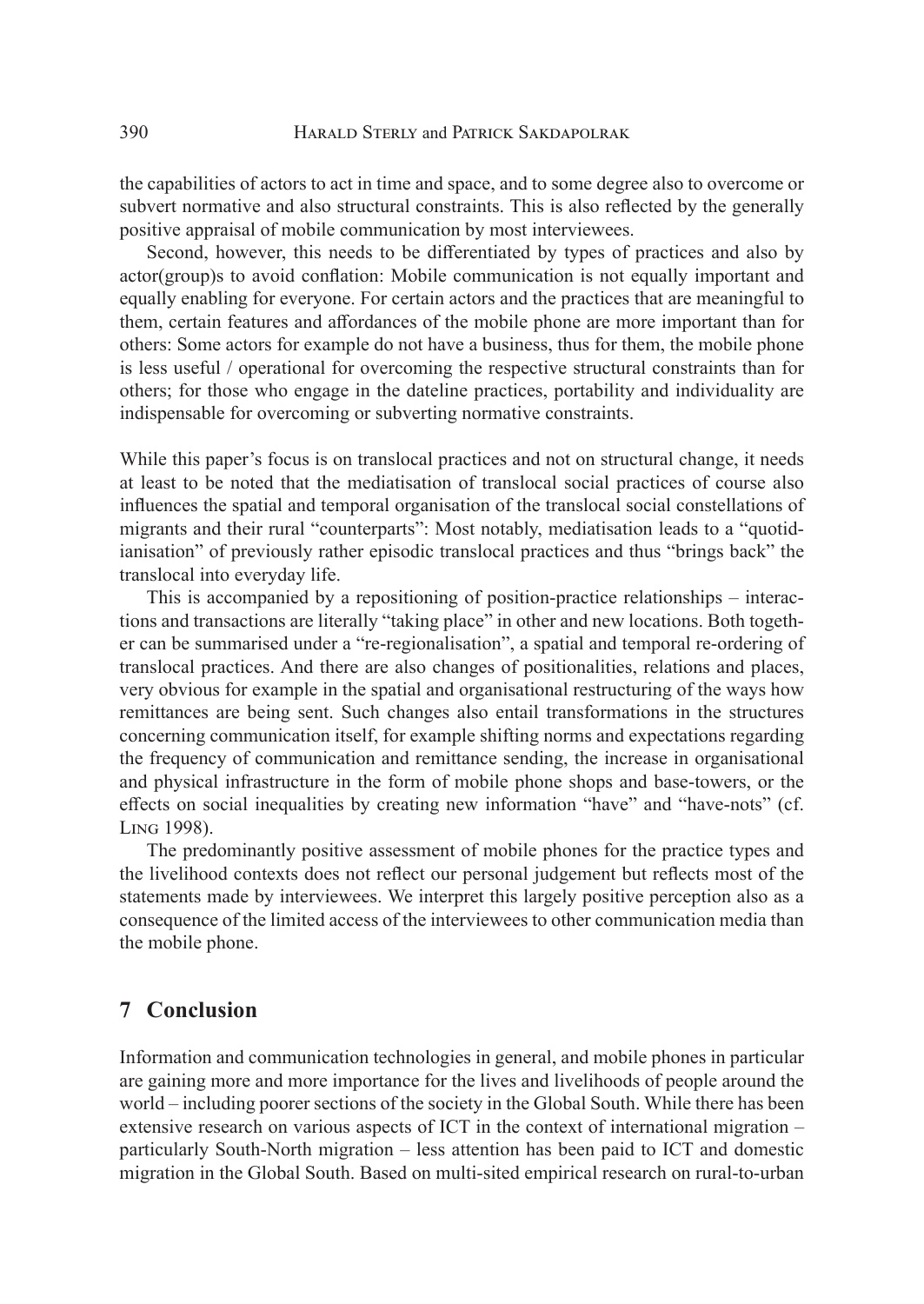migration in Bangladesh, the paper narrows this gap by describing the range of types of mediatised translocal practices and by explaining the reasons and importance of the use of mobile phones.

A practice perspective on the mediatisation of translocal lives, and specifically a focus on the importance of the mobile phone for people to overcome constraints, and how phone usage practices are embedded in the translocal realities and livelihoods helps to better understand why also poor people sometimes use considerable parts of their income for calling: It becomes clear that this "calling" has very different functions and meanings, and that people consciously spend income for affordances that the phone offers to them. These can be very specific, according to their situational needs and expectations, and to what they value – privacy for example is of different importance for people in a distant romance than it is for others.

What HUTCHBY (2001) calls, in an abstract way, the human-technology interaction, can be observed very concretely here: From the interaction of existing practices, actors' aspirations, their specific constraints and their perceptions of the usability of mobile phones, certain affordances arise, which are then becoming relevant in the particular context.

Finally, while it could be shown that the affordances provided by mobile phones enhance people's scope for agency to overcome material and corporeal constraints, normative and structural constraints are less often challenged. From that, it can be deduced that mobile communication should not be expected to have a strong effect on changing social norms and larger structures of unequal access to resources and power that affect rural-to-urban migrants and their households at places of origin. Mobile communication *per se* does not contribute to the reduction of inequality, to the improvement of political participation, or to more gender justice. As Ahmad, a teacher in the village, puts it:

*Now, with this, everyone will get benefit according to their mode of communication. Those who are highly educated, they are using it for many purposes like office etc. Those who are businessmen they are using it for business purpose. Those who belong to lower class, they use it for talking to their friends and relatives.*  (Interview with Ahmad, college lecturer, Rangpur village, 08.03.2013).

To put these findings further into perspective, it needs to be said that these mobile phone usage practices are not specific for, or only observed among migrants, but also in other population groups. But the mediatisation of translocal practices is especially relevant for the lives and livelihoods of migrants and their families, which is reflected in the largely positive judgement of mobile communication by the interviewees. It needs however also to be seen in conjunction with other ongoing (and previous) transformations, for example the expansion of road and railroad infrastructure and of affordable transportation modes.

There are a number of open questions and promising research fields regarding the topic, for example the effects of more recent digital media (e.g. smartphones) on social and translocal practices, and on new inequalities and "digital gaps". More research in the science-practice interface is also needed on the mechanisms and potential pathways for realising the full potential of mediatised (translocal) practices for social change.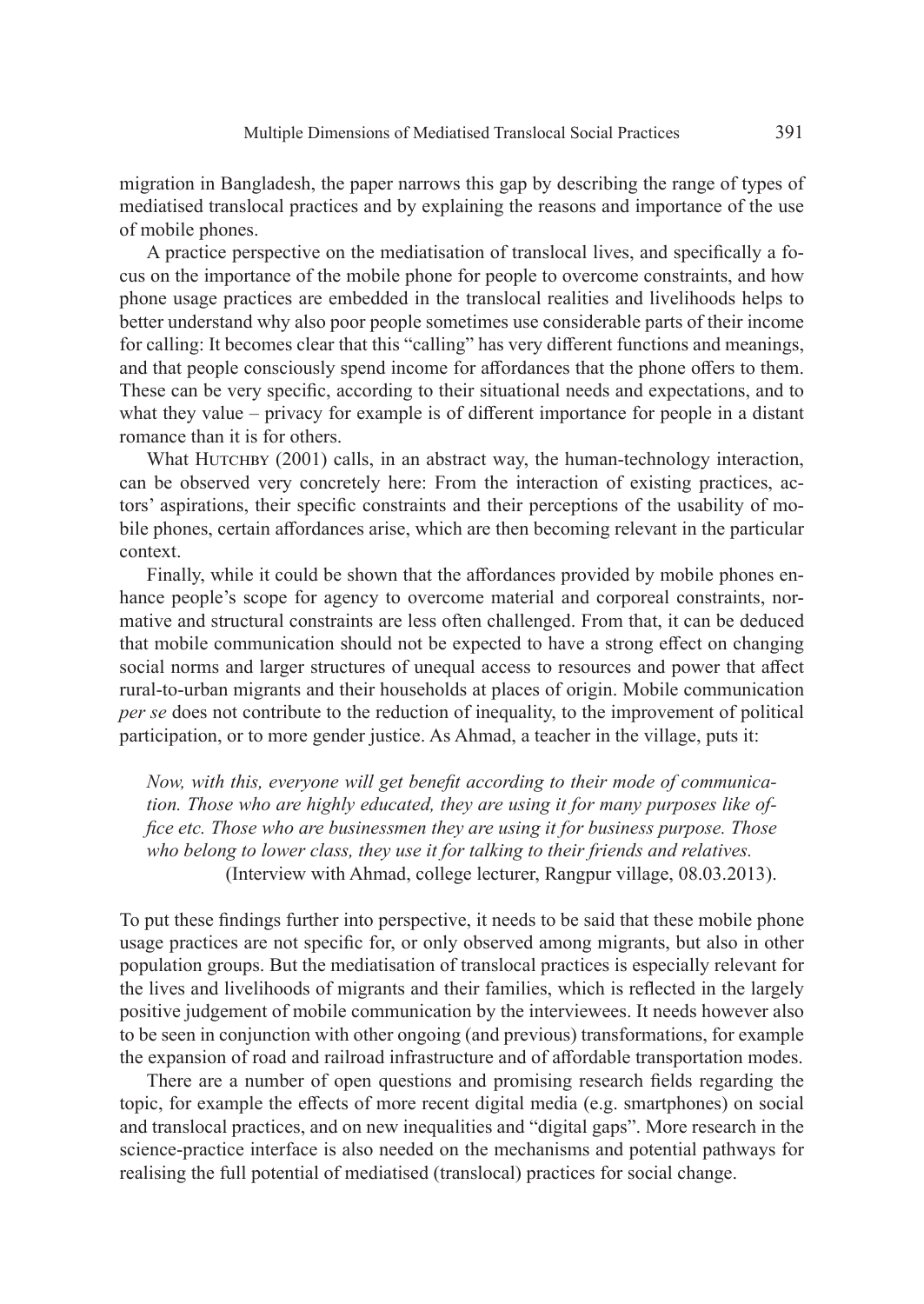## **8 References**

- Ahlin T. (2020): Frequent Callers. "Good Care" with ICTs in Indian Transnational Families. In: Medical Anthropology, 39 (1), pp. 69–82. – *https://doi.org/10.1080/01459740.2018.1532424*.
- Alampay E. A., Moshi G. C. (2018): Impact of Mobile Financial Services in Low- and Lower-Middle-Income Countries. A Systematic Review. In: Information Technologies & International Development, 14, pp. 164–181.
- Aricat R. G., Karnowski V., Chib A. (2015): Mobile Phone Appropriation and Migrant Acculturation. A Case Study of an Indian Community in Singapore. In: International Journal of Communication, 9, pp. 2221–2242.
- Bangladesh Bank (2020): Mobile Financial Services (MFS) Comparative Summary. *[https://www.](https://www.bb.org.bd/fnansys/paymentsys/mfsdata.php) [bb.org.bd/fnansys/paymentsys/mfsdata.php](https://www.bb.org.bd/fnansys/paymentsys/mfsdata.php)* (last access: May 2020).
- Barber P. G. (2008): Cell Phones, Complicity, and Class Politics in the Philippine Labor Diaspora. In: Focaal, 51, pp. 28–42. – *https://doi.org/10.3167/fcl.2008.510104*.
- BBS Bangladesh Bureau of Statistics (2015): Population and Housing Census 2011 Database. *http://www.bbs.gov.bd/site/page/47856ad0-7e1c-4aab-bd78-892733bc06eb*.
- Boas I. (2020): Social Networking in a Digital and Mobile World. The Case of Environmentally-related Migration in Bangladesh. In: Journal of Ethnic and Migration Studies, 46 (7), pp. 1330–1347. – *https://doi.org/10.1080/1369183X.2019.1605891*.
- Bork-Hüffer T., Etzold B., Gransow B., Tomba L., Sterly H., Suda K., Kraas F., Flock R. (2016): Agency and the Making of Transient Urban Spaces. Examples of Migrants in the City in the Pearl River Delta, China, and Dhaka, Bangladesh. In: Population, Space and Place, 22 (2), pp. 128–145. – *https://doi.org/10.1002/psp.1890*.
- BRICKELL K., DATTA A. (eds.) (2011): Translocal Geographies. Spaces, Places, Connections. Farnham: Ashgate.
- Cabanes J. V. A., Acedera K. A. F. (2012): Of Mobile Phones and Mother-fathers. Calls, Text Messages, and Conjugal Power Relations in Mother-away Filipino Families. In: New Media & Society, 14 (6), pp. 916–930. – *https://doi.org/10.1177/1461444811435397.*
- Chambers, R., Conway, G. (1992): Sustainable Rural Livelihoods: Practical Concepts for the 21st Century. Sussex: Institute of Development Studies (= IDS Discussion Paper, 296). – *http:// opendocs.ids.ac.uk/opendocs/bitstream/handle/123456789/775/Dp296.pdf?sequence=1* (last access: May 2020).
- Chib A., Malik S., Aricat R. G., Kadir S. Z. (2014): Migrant Mothering and Mobile Phones. Negotiations of Transnational Identity. In: Mobile Media & Communication, 2 (1), pp. 73–93. – *https://doi.org/10.1177/2050157913506007*.
- Costa E. (2018): Affordances-in-practice: An Ethnographic Critique of Social Media Logic and Context Collapse. In: New Media & Society, 20 (10), pp. 3641–3656. – *[https://doi.org/](https://doi.org/10.1177/1461444818756290)  [10.1177/1461444818756290.](https://doi.org/10.1177/1461444818756290)*
- Couldry N., Hepp A. (2013): Conceptualizing Mediatization. Contexts, Traditions, Arguments. In: Communication Theory, 23 (3), pp. 191–202. – *https://doi.org/10.1111/comt.12019.*
- Cuban S. (2014): Transnational Families, ICTs and Mobile Learning. In: International Journal of Lifelong Education, 33 (6), pp. 737–754. – *https://doi.org/10.1080/02601370.2014.963182.*
- DE BRUIJN M., NYAMNJOH F., ANGWAFO T. (2010): Mobile Interconnections. Reinterpreting Distance, Relating and Difference in the Cameroonian Grassfields. In: Journal of African Media Studies, 2 (3), pp. 267–285. – *https://doi.org/10.1386/jams.2.3.267\_1*.
- Dekker R., Engbersen G., Klaver J., Vonk H. (2018): Smart Refugees. How Syrian Asylum Migrants Use Social Media Information in Migration Decision-Making. In: Social Media + Society, 4 (1), 11 pages (online only). – *https://doi.org/10.1177/2056305118764439.*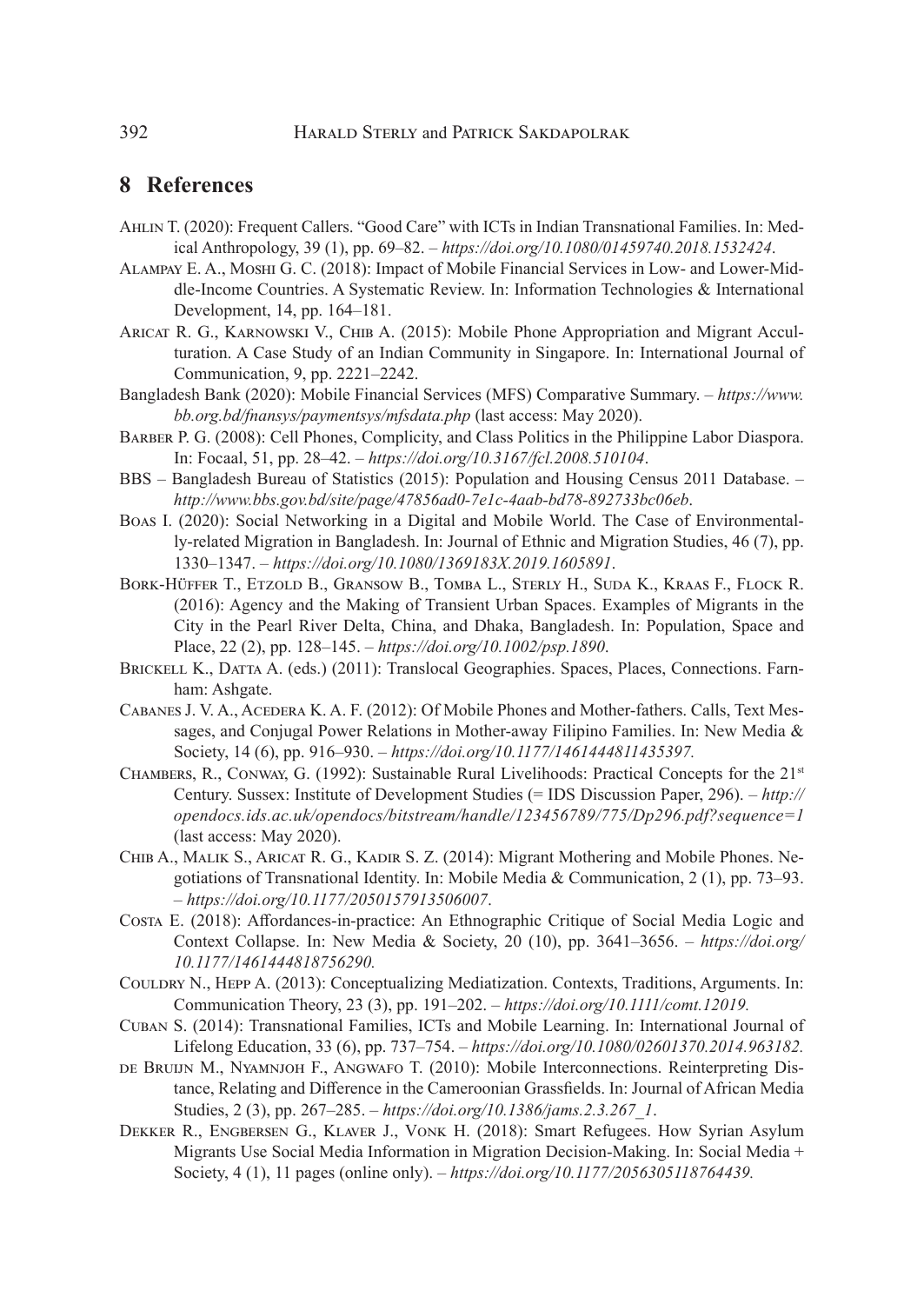- FARAJ S., AZAD B. (2012): The Materiality of Technology. An Affordance Perspective. In: LEONARDI P. M., NARDI B. A., KALLINIKOS J. (eds.): Materiality and Organizing. Oxford: Oxford University Press, pp. 237–258.
- Frouws B., Brenner Y. (2019): Hype or Hope? Evidence on Use of Smartphones & Social Media in Mixed Migration. Geneva: Mixed Migration Centre MMC). – *[http://www.mixedmigration.](http://www.mixedmigration.org/articles/hype-or-hope-new-evidence-on-the-use-of-smartphones-and-social-media-in-mixed-migration/) [org/articles/hype-or-hope-new-evidence-on-the-use-of-smartphones-and-social-media-in](http://www.mixedmigration.org/articles/hype-or-hope-new-evidence-on-the-use-of-smartphones-and-social-media-in-mixed-migration/)mixed-migration*/*(last access: May 2020).*
- Gibson J. J. (1979): The Ecological Approach to Visual Perception. Boston: Houghton Mifflin.
- GIDDENS A. (1984): The Constitution of Society. Outline of the Theory of Structuration. Cambridge: Polity Press.
- Goffman E. (1986): Frame Analysis. An Essay on the Organization of Experience. Boston: Northeastern University Press.
- Gordano Peile C., Ros Híjar A. (2016): Immigrants and Mobile Phone Uses. Spanish-speaking Young Adults Recently Arrived in London. In: Mobile Media & Communication, 4 (3), pp. 405–423. – *https://doi.org/10.1177/2050157916655375.*
- Greiner C., Sakdapolrak P. (2013): Translocality. Concepts, Applications and Emerging Research Perspectives. In: Geography Compass, 7 (5), pp. 373–384. – *[https://doi.org/10.1111/](https://doi.org/10.1111/gec3.12048) [gec3.12048](https://doi.org/10.1111/gec3.12048).*
- Harney N. (2013): Precarity, Affect and Problem Solving with Mobile Phones by Asylum Seekers, Refugees and Migrants in Naples, Italy. In: Journal of Refugee Studies, 26 (4), pp. 541–557. – *https://doi.org/10.1093/jrs/fet017*.
- HUTCHBY I. (2001): Technologies, Texts and Affordances. In: Sociology, 35 (2), pp. 441–456. *https://doi.org/10.1177/S0038038501000219.*
- ITU International Telecommunication Union (2020): Time Series of ICT Data for the World. – *[https://www.itu.int/en/ITU-D/Statistics/Documents/statistics/2019/ITU\\_Key\\_2005-2019\\_](https://www.itu.int/en/ITU-D/Statistics/Documents/statistics/2019/ITU_Key_2005-2019_ICT_data_with%20LDCs_28Oct2019_Final.xls) [ICT\\_data\\_with%20LDCs\\_28Oct2019\\_Final.xls](https://www.itu.int/en/ITU-D/Statistics/Documents/statistics/2019/ITU_Key_2005-2019_ICT_data_with%20LDCs_28Oct2019_Final.xls)* (last access: April 2020).
- Johnson M. C. (2013): Culture's Calling. Mobile Phones, Gender, and the Making of an African Migrant Village in Lisbon. In: Anthropological Quarterly, 86 (1), pp. 163–190. – *[https://doi.](https://doi.org/10.1353/anq.2013.0002) [org/10.1353/anq.2013.0002](https://doi.org/10.1353/anq.2013.0002).*
- KAUFMANN K. (2018): Navigating a New Life. Syrian Refugees and Their Smartphones in Vienna. In: Information, Communication & Society, 21 (6), pp. 882–898. – *[https://doi.org/10.1080/](https://doi.org/10.1080/1369118X.2018.1437205)  [1369118X.2018.1437205](https://doi.org/10.1080/1369118X.2018.1437205).*
- Kikulwe E. M., Fischer E., Qaim M. (2014): Mobile Money, Smallholder Farmers, and Household Welfare in Kenya. In: PloS One, 9 (10), e109804, 13 pages, online only. – *[https://doi.](https://doi.org/10.1371/journal.pone.0109804) [org/10.1371/journal.pone.0109804](https://doi.org/10.1371/journal.pone.0109804).*
- KIRWIN M., ANDERSON J. (2018): Identifying the Factors Driving West African Migration. Paris: OECD (= West African Papers, 17). – *[https://www.oecd-ilibrary.org/development/identifying](https://www.oecd-ilibrary.org/development/identifying-the-factors-driving-west-african-migration_eb3b2806-en) [-the-factors-driving-west-african-migration\\_eb3b2806-en](https://www.oecd-ilibrary.org/development/identifying-the-factors-driving-west-african-migration_eb3b2806-en)* (last access: May 22, 2020)
- Kusimba S., Yang Y., Chawla N. (2016): Hearthholds of Mobile Money in Western Kenya. In: Economic Anthropology, 3 (2), pp. 266–279. – *https://doi.org/10.1002/sea2.12055.*
- Lam S. S. K. (2013): ICT's Impact on Family Solidarity and Upward Mobility in Translocal China. In: Asian Journal of Communication, 23 (3), pp. 322–340. – *[https://doi.org/10.1080/](https://doi.org/10.1080/01292986.2012.739186)  [01292986.2012.739186](https://doi.org/10.1080/01292986.2012.739186).*
- Larsen J., Urry J., Axhausen K. (2008): Coordinating Face-to-face Meetings in Mobile Network Societies. In: Information, Communication & Society, 11 (5), pp. 640–658. – *[https://doi.org/](https://doi.org/10.1080/13691180802126752)  [10.1080/13691180802126752](https://doi.org/10.1080/13691180802126752).*
- Leonardi P. M. (2012): Materiality, Sociomateriality, and Socio-Technical Systems. What Do These Terms Mean? How Are They Different? Do We Need Them? In: Leonardi P. M.,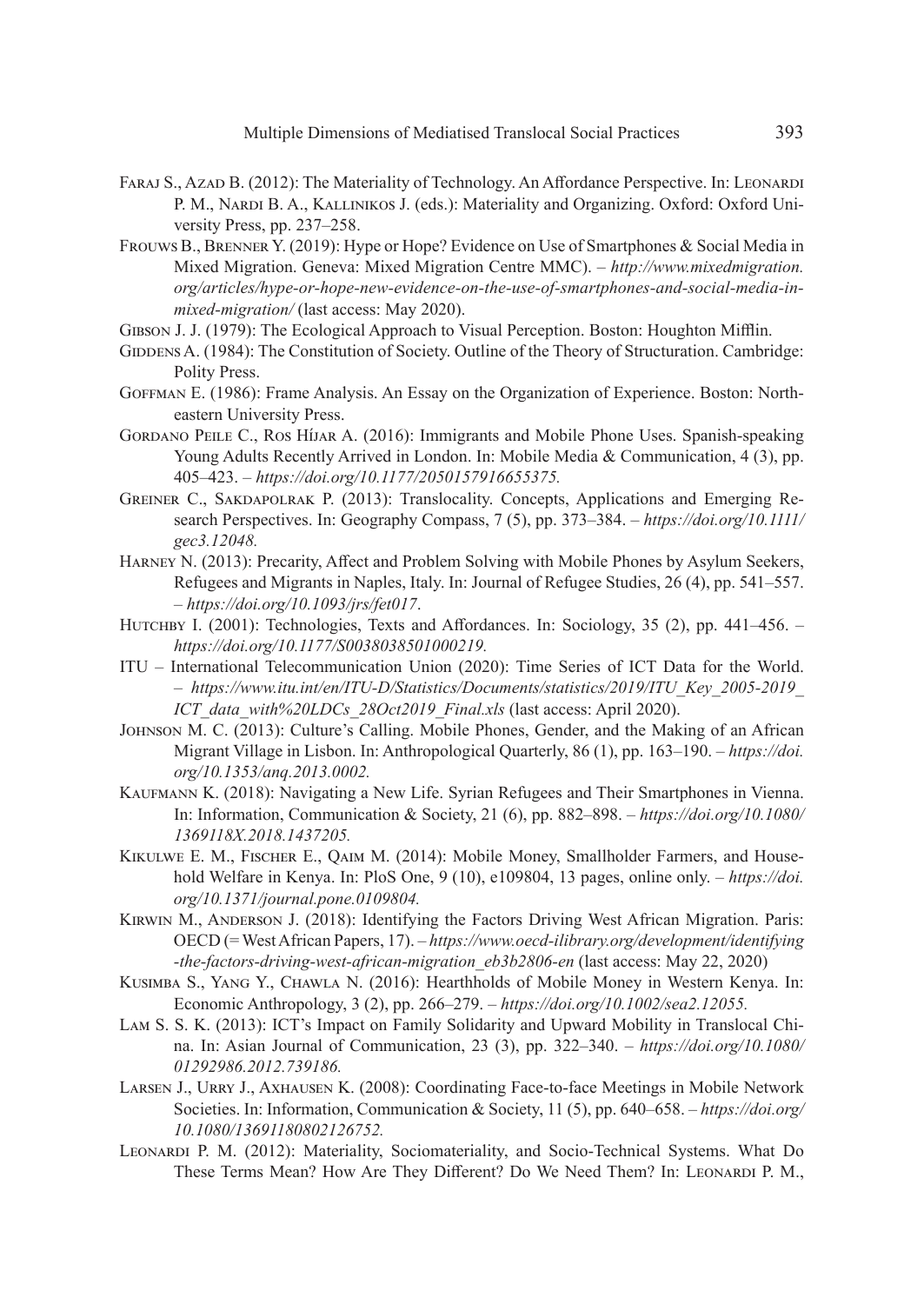NARDI B. A., KALLINIKOS J. (eds.): Materiality and Organizing. Oxford: Oxford University Press, pp. 24–48.

- Ling R. (1998): The Haves and Have-nots The Distribution of ICTs in Norwegian Households. In: Telektronikk, 94 (3–4), pp. 102–108.
- Ling R. (2004): The Mobile Connection. The Cell Phone's Impact on Society. Amsterdam: Morgan Kaufmann.
- Liu P. L., Leung L. (2017): Migrant Parenting and Mobile Phone Use. Building Quality Relationships between Chinese Migrant Workers and their Left-behind Children. In: Applied Research in Quality of Life, 12 (4), pp. 925–946. – *[https://doi.org/10.1007/s11482-016-](https://doi.org/10.1007/s11482-016-9498-z) [9498-z](https://doi.org/10.1007/s11482-016-9498-z).*
- Lopez L. K. (2017): Always on the Phone. The Invisible Role of Hmong Women in Diasporic Media Industries. In: Communication, Culture & Critique, 10 (2), pp. 185–202. – *[https://doi.org/](https://doi.org/10.1111/cccr.12156)  [10.1111/cccr.12156.](https://doi.org/10.1111/cccr.12156)*
- Madianou M. (2012): Migration and the Accentuated Ambivalence of Motherhood. The Role of ICTs in Filipino Transnational Families. In: Global Networks, 12 (3), pp. 277–295. – *[https://](https://doi.org/10.1111/j.1471-0374.2012.00352.x) [doi.org/10.1111/j.1471-0374.2012.00352.x.](https://doi.org/10.1111/j.1471-0374.2012.00352.x)*
- Madianou M. (2016): Ambient Co-presence. Transnational Family Practices in Polymedia Environments. In: Global Networks, 16 (2), pp. 183–201. – *https://doi.org/10.1111/glob.12105.*
- Madianou M., Miller D. (2011): Mobile Phone Parenting. Reconfiguring Relationships Between Filipina Migrant Mothers and their Left-behind Children. In: New Media & Society, 13 (3), pp. 457–470. – *https://doi.org/10.1177/1461444810393903.*
- Marcus G. E. (1995): Ethnography in/of the World System. The Emergence of Multi-Sited Ethnography. In: Annual Review of Anthropology, 24 (1), pp. 95–117. – *[https://doi.org/10.1146/](https://doi.org/10.1146/annurev.an.24.100195.000523) [annurev.an.24.100195.000523](https://doi.org/10.1146/annurev.an.24.100195.000523).*
- Nyanhete A. (2017): The Role of International Mobile Remittances in Promoting Financial Inclusion and Development. In: European Journal of Sustainable Development, 6 (2), pp. 256– 266. – *https://doi.org/10.14207/ejsd.2017.v6n2p256.*
- Ojong N. (2016): Remittances, Mobile Phones and Informality. Insights from Cameroon. In: African Journal of Science, Technology, Innovation and Development, 8 (3), pp. 299–308. – *https://doi.org/10.1080/20421338.2016.1163478.*
- PENG Y., CHOI S. Y. P. (2013): Mobile Phone Use Among Migrant Factory Workers in South China. Technologies of Power and Resistance. In: China Quarterly, 215, pp. 553–571. – *[https://doi.](https://doi.org/10.1017/S0305741013000738) [org/10.1017/S0305741013000738.](https://doi.org/10.1017/S0305741013000738)*
- Porter G., Hampshire K., Abane A., Munthali A., Robson E., Tanle A., Owusu S., de Lannoy A., Bango A. (2018): Connecting with Home, Keeping in Touch. Physical and Virtual Mobility Across Stretched Families in Sub-Saharan Africa. In: Africa, 88 (2), pp. 404–424. – *https://doi.org/10.1017/S0001972017000973.*
- Qiu J. L. (2014): "Power to the People!" Mobiles, Migrants, and Social Movements in Asia. In: International Journal of Communication, 8, pp. 376–391.
- Ratha D. (2003): Worker Remittances: An Important and Stable Source of External Development Finance. In: World Bank (Ed.): Global Development Finance 2003: Striving for Stability in Development Finance. Washington: World Bank, pp. 157–175.
- Reckwitz A. (2002): Toward a Theory of Social Practices. In: European Journal of Social Theory, 5 (2), pp. 243–263. – *https://doi.org/10.1177/13684310222225432*.
- Sakdapolrak P., Naruchaikusol S., Ober K., Peth S. A., Porst L., Rockenbauch T., Tolo V. (2016): Migration in a Changing Climate. Towards a Translocal Social Resilience Approach. In: Die Erde. Journal of the Geographical Society of Berlin, 147 (2), pp. 81–94. – *[https://doi.](https://doi.org/10.12854/erde-147-6) [org/ 10.12854/erde-147-6.](https://doi.org/10.12854/erde-147-6)*